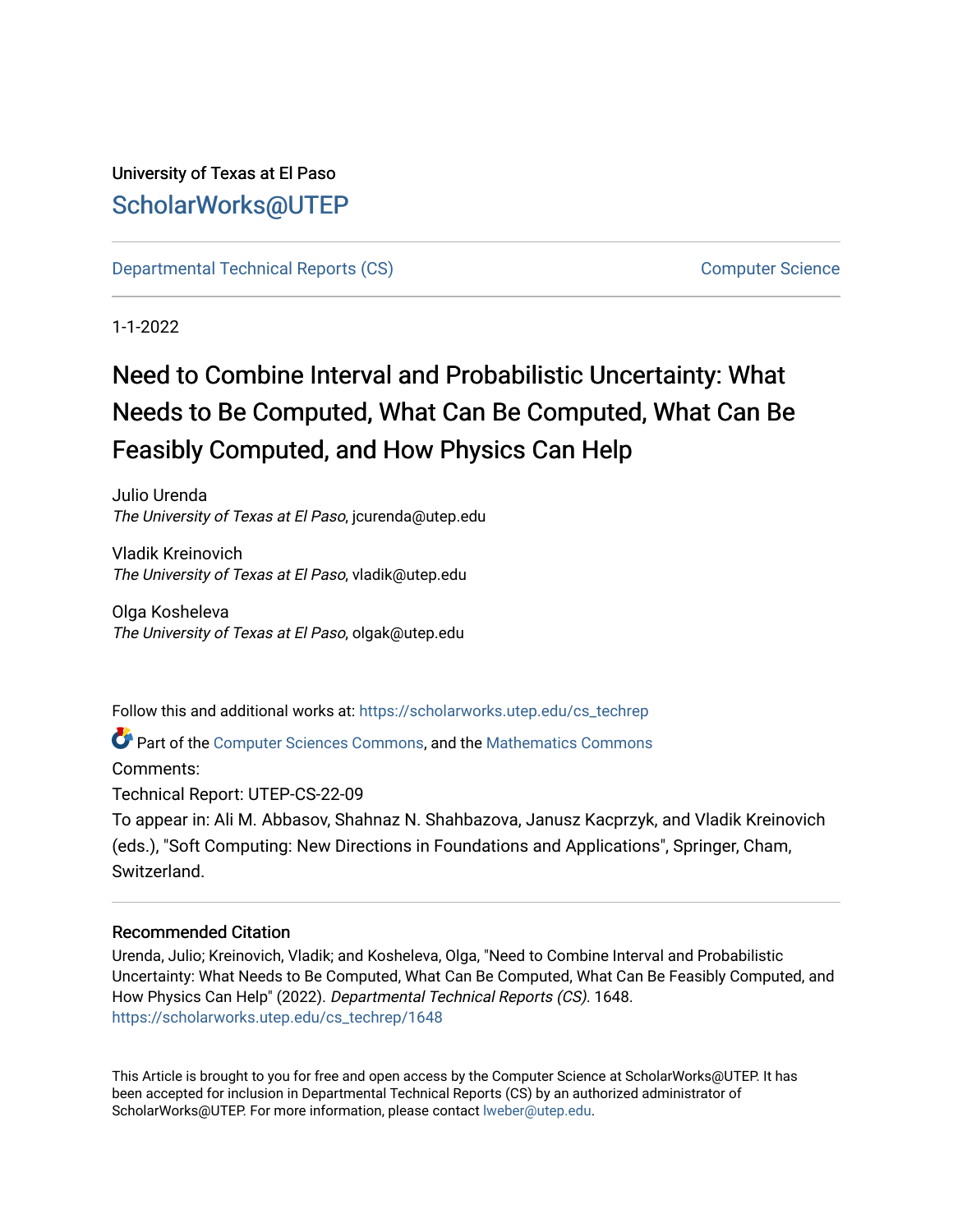## Need to Combine Interval and Probabilistic Uncertainty: What Needs to Be Computed, What Can Be Computed, What Can Be Feasibly Computed, and How Physics Can Help

Julio Urenda, Vladik Kreinovich, and Olga Kosheleva

Abstract In many practical situations, the quantity of interest is difficult to measure directly. In such situations, to estimate this quantity, we measure easier-to-measure quantities which are related to the desired one by a known relation, and we use the results of these measurement to estimate the desired quantity. How accurate is this estimate?

Traditional engineering approach assumes that we know the probability distributions of measurement errors; however, in practice, we often only have partial information about these distributions. In some cases, we only know the upper bounds on the measurement errors; in such cases, the only thing we know about the actual value of each measured quantity is that it is somewhere in the corresponding interval. Interval computation estimates the range of possible values of the desired quantity under such interval uncertainty.

In other situations, in addition to the intervals, we also have partial information about the probabilities. In this paper, we describe how to solve this problem in the linearized case, what is computable and what is feasibly computable in the general case, and, somewhat surprisingly, how physics ideas – that initial conditions are not abnormal, that every theory is only approximate – can help with the corresponding computations.

Key words: Interval uncertainty, Probabilistic uncertainty, Feasible algorithms, Physics helps computing

Julio Urenda

Vladik Kreinovich

Department of Computer Science, University of Texas at El Paso 500 W. University, El Paso, TX 79968, USA, e-mail: vladik@utep.edu

Olga Kosheleva

Deopartments of Mathematical Sciences and Compuuter Science, University of Texas at El Paso 500 W. University, El Paso, TX 79968, USA, e-mail: jcurenda@utep.edu

Department of Teacher Education, University of Texas at El Paso 500 W. University, El Paso, TX 79968, USA, e-mail: olgak@utep.edu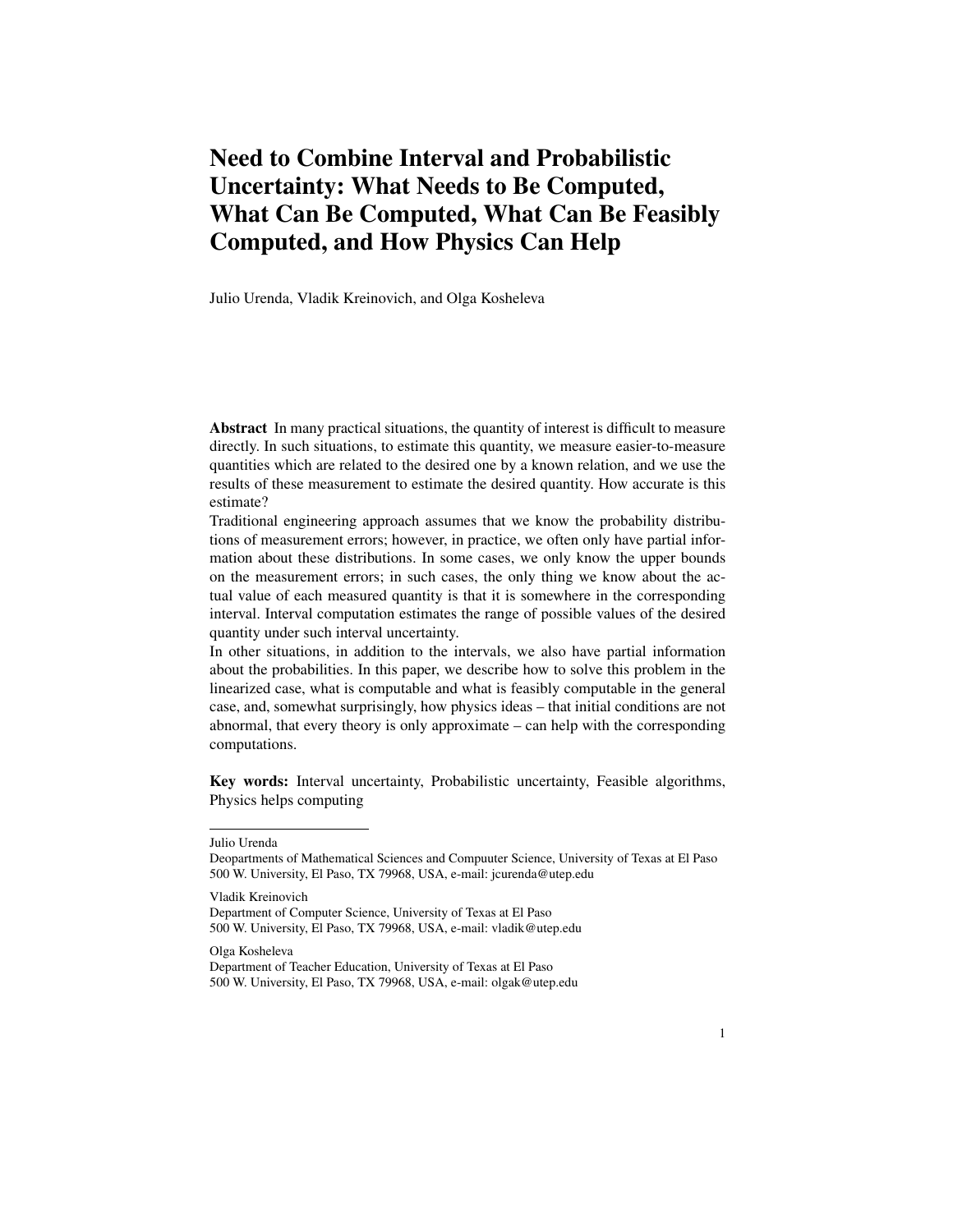## 1 Need to Combine Interval and Probabilistic Uncertainty: Linearized Case

Need to take uncertainty into account when processing data. In practice, we are often interested in a quantity *y* which is difficult to measure directly. Examples are distance to a star, amount of oil in the well, tomorrow's weather.

A solution to this problem is to find easier-to-measure quantities  $x_1, \ldots, x_n$  related to *y* by a known dependence  $y = f(x_1, \ldots, x_n)$ . Then, we measure  $x_i$  and use measurement results  $\tilde{x}_i$  to compute an estimate  $\tilde{y} = f(\tilde{x}_1, \ldots, \tilde{x}_n)$  for the desired quantity<br>y. Such computations are usually called *data processing y*. Such computations are usually called *data processing*.

Measurements are never absolutely accurate, so even if the model *f* is exact,  $\widetilde{x}_i \neq x_i$  leads to  $\Delta y \stackrel{\text{def}}{=} \widetilde{y} - y \neq 0$ . It is important to use information about measurement errors  $\Delta x_i \stackrel{\text{def}}{=} \tilde{x}_i - x_i$  to estimate the accuracy  $\Delta y$ ; see, e.g., [23].

We often have imprecise probabilities. The usual assumption is that we know the probabilities of different values of measurement errors ∆*x<sup>i</sup>* . How can we find these probabilities?

To find them, we measure the same quantities:

- with our measuring instrument (MI) and
- with a much more accurate MI, with  $\tilde{x}_i^{\text{st}} \approx x_i$ .

However, in two important cases, this does not work: in the case of state-of-the artmeasurements, and in the case of measurements on the shop floor. In the first case, when we use state-of-the-art measuring instruments, so more accurate instruments are available. In the second case, it is, in principle, possible to accurately calibrate each sensor, but that would cost too much.

In both cases, we have partial information about probabilities. Often, all we know is an upper bound  $|\Delta x_i| \leq \Delta_i$ . Then, the only thing that we know about the actual (unknown) values  $x_i$  of the measured quantities is that  $x_i \in [\tilde{x}_i - \Delta_i, \tilde{x}_i + \Delta_i]$ . Then, the only thing that we know about  $y = f(x_1, \ldots, x_n)$  is that

$$
y \in [\underline{y}, \overline{y}] \stackrel{\text{def}}{=} \{f(x_1, \ldots, x_n) : x_i \in [\widetilde{x}_i - \Delta_i, \widetilde{x}_i + \Delta_i] \}.
$$

Computing this interval [*y*, *y*] is known as *interval computation*; see, e.g., [4, 17, 19].

Data processing: example. Let us provide an example of data processing. Suppose that we want to measure coordinates  $X_j$  of an object. To find these coordinates, we measure the distance  $Y_i$  between this object and objects with accurately known coordinates  $X_i^{(i)}$ *j* :

$$
Y_i = \sqrt{\sum_{j=1}^{3} (X_j - X_j^{(i)})^2}.
$$

After the measurements, we know the results  $Y_i$  of measuring  $Y_i$ . We want to estimate the desired quantities  $X_j$ .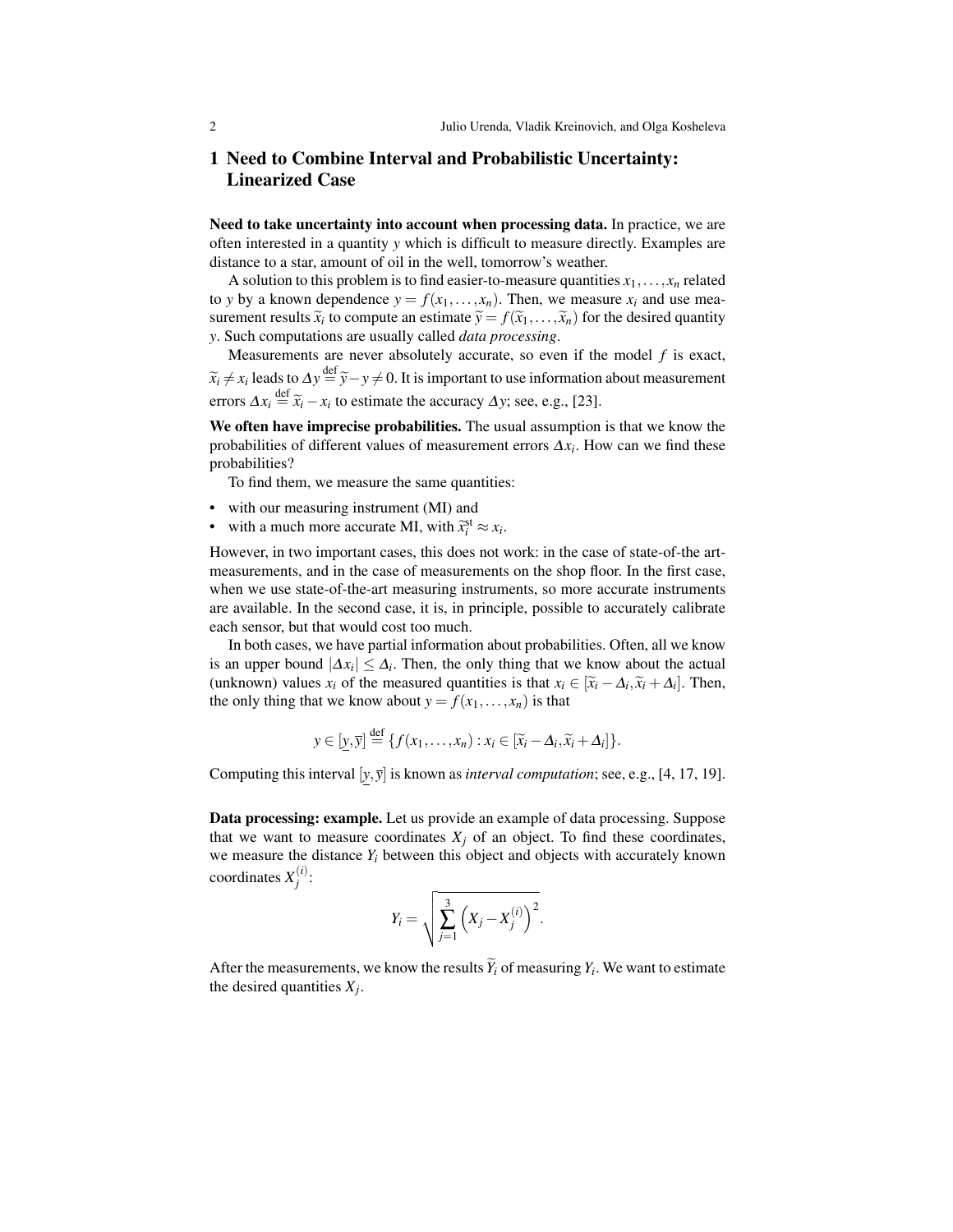Usually linearization is possible. In most practical situations, we know the approximate values  $X_i^{(0)}$  $j^{(0)}$  of the desired quantities  $X_j$ . These approximation are usually reasonably good, in the sense that the difference  $x_j \stackrel{\text{def}}{=} X_j - X_j^{(0)}$  $j^{(0)}$  are small.

In terms of  $x_j$ , we have  $Y_i = f(X_1^{(0)} + x_1, \ldots, X_n^{(0)} + x_n)$ . When the differences  $x_i$ are small, we can safely ignore terms quadratic in  $x_j$ . Indeed, even if the estimation accuracy is 10% (0.1), its square is  $1\% \ll 10\%$ . We can thus expand the dependence of  $Y_i$  on  $x_j$  in Taylor series and keep only linear terms:

$$
Y_i = Y_i^{(0)} + \sum_{j=1}^n a_{ij} \cdot x_j, \ \ Y_i^{(0)} \stackrel{\text{def}}{=} f_i(X_1^{(0)}, \dots, X_n^{(0)}), \ \ a_{ij} \stackrel{\text{def}}{=} \frac{\partial f_i}{\partial X_j}.
$$

**Least squares.** Thus, to find the unknowns  $x_j$ , we need to solve a system of approximate linear equations  $\sum_{n=1}^{\infty}$  $\sum_{j=1}^{n} a_{ij} \cdot x_i \approx y_i$ , where  $y_i \stackrel{\text{def}}{=} \widetilde{Y}_i - Y_i^{(0)}$  $\mathbf{v}_i^{(0)}$ . Usually, it is assumed that each measurement error is normally distributed with 0 mean and known standard deviation σ*<sup>i</sup>* .

The distribution is indeed often normal: the measurement error is a joint result of many independent factors, and the distribution of the sum of many small independent errors is close to Gaussian; this result is known as the Central Limit Theorem; see, e.g., [24].

0 mean also makes sense: we calibrate the measuring instrument by comparing it with a more accurate one, so if there was a bias (non-zero mean), we delete it by re-calibrating the scale.

It is also usually assumed that measurement errors of different measurements are independent. In this case, for each possible combination  $x = (x_1, \ldots, x_n)$ , the probability of observing  $y_1, \ldots, y_m$  is equal to the product of the corresponding probabilities:

$$
\prod_{i=1}^{m} \left( \frac{1}{\sqrt{2\pi} \cdot \sigma_i} \cdot \exp\left( - \frac{\left( y_i - \sum_{j=1}^{n} a_{ij} \cdot x_j \right)^2}{2\sigma_i^2} \right) \right).
$$

It is reasonable to select  $x_j$  for which this probability is the largest, i.e., equivalently, for which

$$
\sum_{i=1}^n \frac{\left(y_i - \sum_{j=1}^n a_{ij} \cdot x_j\right)^2}{\sigma_i^2} \to \min.
$$

For every confidence level γ, the confidence set  $S_\gamma$ , i.e., the set off all combinations *x* which are possible with this degree of confidence, can be determined by the formula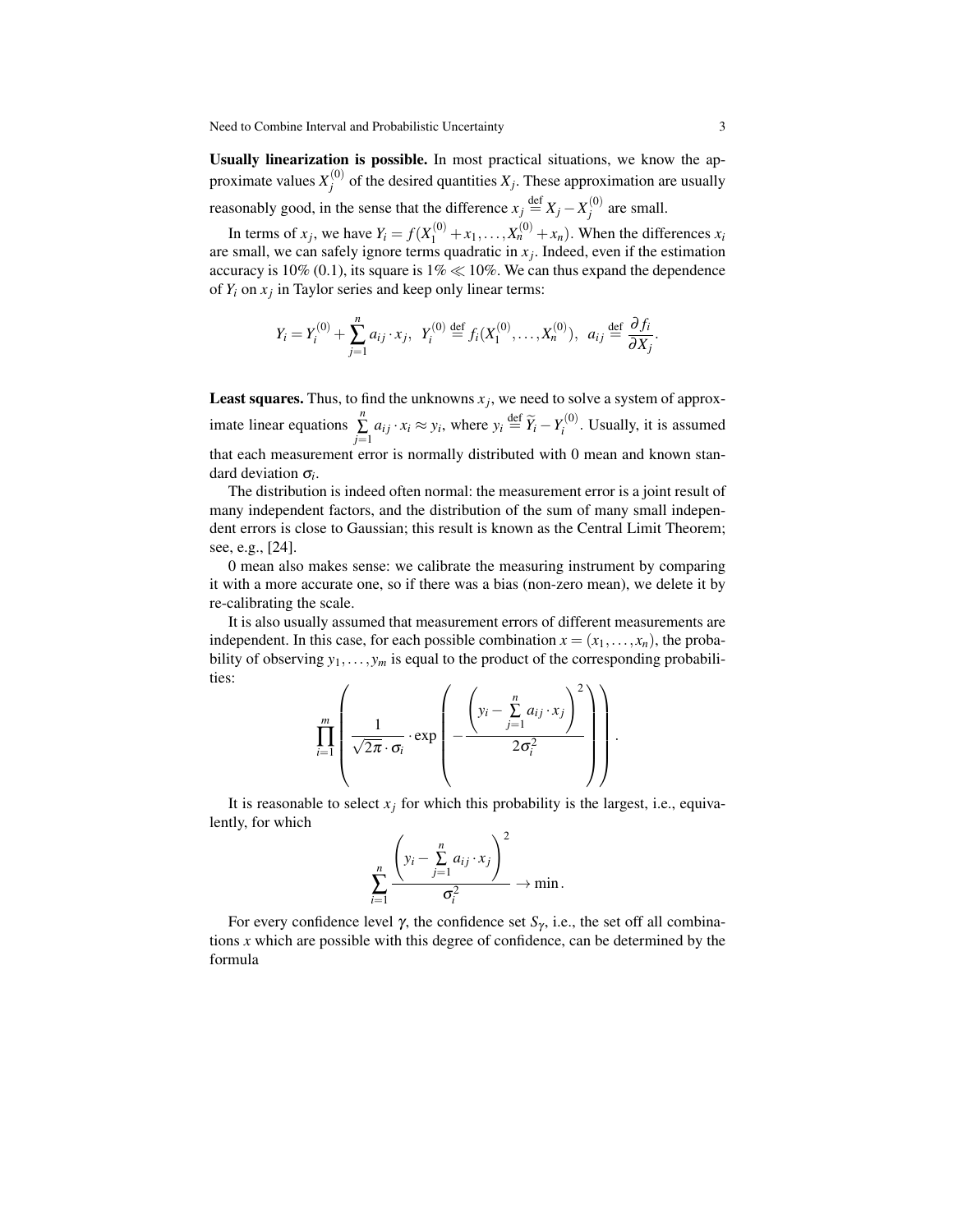$$
S_{\gamma} = \left\{ x : \sum_{i=1}^{n} \frac{\left( y_i - \sum_{j=1}^{n} a_{ij} \cdot x_j \right)^2}{\sigma_i^2} \leq \chi^2_{m-n,\gamma} \right\}.
$$

Sometimes this set is empty; this means that some measurements are outliers.

Need to take into account systematic error. In the traditional approach, we assume that  $y_i = \sum_{i=1}^{n}$  $\sum_{j=1}^{\infty} a_{ij} \cdot x_j + e_i$ , where the measurement error  $e_i$  has 0 mean. However, sometimes, in addition to the random error  $e_i^r \stackrel{\text{def}}{=} e_i - E[e_i]$  with 0 mean, we also have a systematic error  $e_i^s \stackrel{\text{def}}{=} E[e_i]$ :

$$
y_i = \sum_{j=1}^n a_{ij} \cdot x_j + e_i^r + e_i^s.
$$

Sometimes, we know the upper bound  $\Delta_i: |e_i^s| \leq \Delta_i$ .

What can we then say about  $x_i$ ?

*Comment.* In other cases, we have different bounds  $\Delta_i(p)$  corresponding to different degree of confidence *p*; this is known as the *fuzzy case*; see, e.g., see, e.g., [1, 18, 5, 20, 21, 29].

Combining probabilistic and interval uncertainty: main idea. If we knew the values  $e_i^s$ , then we would conclude that for  $e_i^r = y_i - \sum_{i=1}^{n}$  $\sum_{j=1}^{n} a_{ij} \cdot x_j - e_i^s$ , we have

$$
\sum_{i=1}^{m} \frac{(e_i^r)^2}{\sigma_i^2} = \sum_{i=1}^{m} \frac{\left(y_i - \sum_{j=1}^{n} a_{ij} \cdot x_j - e_i^s\right)^2}{\sigma_i^2} \leq \chi^2_{m-n,\gamma}.
$$

In practice, we do not know the values  $e_i^s$ , we only know that these values are in the interval  $[-\Delta_i, \Delta_i]$ . Thus, we know that the above inequality holds for some  $e_i^s \in$  $[-\Delta_i, \Delta_i].$ 

The above condition is equivalent to  $v(x) \leq \chi^2_{m-n,\gamma}$ , where

$$
v(x) \stackrel{\text{def}}{=} \min_{e_i^s \in [-\Delta_i, \Delta_i]} \sum_{i=1}^m \frac{\left(y_i - \sum_{j=1}^n a_{ij} \cdot x_j - e_i^s\right)^2}{\sigma_i^2}.
$$

So, the set  $S_\gamma$  of all combinations  $X = (x_1, \ldots, x_n)$  which are possible with confidence  $1 - \gamma$  is:  $S_{\gamma} = \{x : v(x) \leq \chi^2_{m-n,\gamma}\}$ . The range of possible values of  $x_j$  can be obtained by maximizing and minimizing  $x_j$  under the constraint  $v(x) \leq \chi^2_{m-n,\gamma}$ .

*Comment.* In the fuzzy case, we have to repeat the computations for every *p*.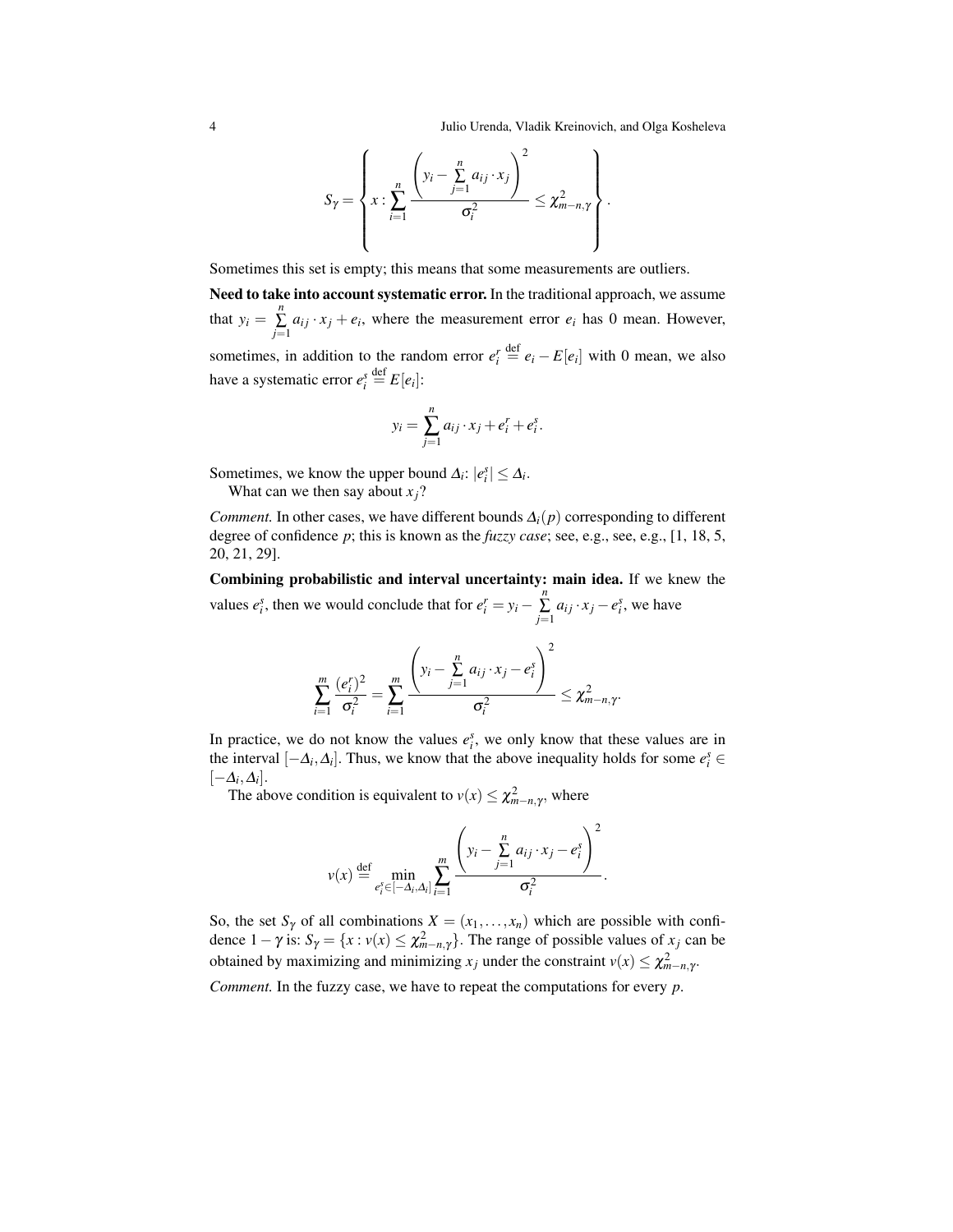How to check consistency. We want to make sure that the measurements are consistent – i.e., that there are no outliers. This means that we want to check that there exists some  $x = (x_1, \ldots, x_n)$  for which  $v(x) \leq \chi^2_{m-n, \gamma}$ . This condition is equivalent to ([25]):

$$
v \stackrel{\text{def}}{=} \min_{x} v(x) = \min_{x} \min_{e_i^s \in [-\Delta_i, \Delta_i]} \sum_{i=1}^m \frac{\left(y_i - \sum_{j=1}^n a_{ij} \cdot x_j - e_i^s\right)^2}{\sigma_i^2} \leq \chi^2_{m-n,\gamma}.
$$

This is indeed a generalization of probabilistic and interval approaches. In the case when  $\Delta_i = 0$  for all *i*, i.e., when there is no interval uncertainty, we get the usual Least Squares.

Vice versa, for very small  $\sigma_i$ , we get the case of pure interval uncertainty. In this case, the above formulas tend to the set of all the values for which  $y_i - \sum_{j=1}^n$  $\sum_{j=1}$   $a_{ij} \cdot x_j$     ≤

 $\Delta_i$ . For example, for *m* repeated measurements of the same quantity, we get the intersection of the corresponding intervals.

So, the new idea is indeed a generalization of the known probabilistic and interval approaches.

From formulas to computations. The expression  $\left(y_i - \frac{n}{2}\right)$  $\sum_{j=1}^n a_{ij} \cdot x_j - e_i^s$  $\setminus^2$ is a con-

vex function of  $x_j$ . The domain of possible values of  $e^s = (e_1^s, \ldots, e_m^s)$  is also convex: it is a box  $[-\Delta_1, \Delta_1] \times ... \times [-\Delta_m, \Delta_m]$ . There exist efficient algorithms for computing minima of convex functions over convex domains; these algorithms also compute locations where these minima are attained; see, e.g., [13] and references therein. Thus, for every *x*, we can efficiently compute  $v(x)$  and thus, efficiently check whether  $v(x) \leq \chi^2_{m-n,\gamma}$ .

Similarly, we can efficiently compute *v* and thus, check whether  $v \leq \chi^2_{m-n,\gamma}$  – i.e., whether we have outliers.

The set  $S_\gamma$  is convex. We can approximate the set  $S_\gamma$  by

- taking a grid *G*,
- checking, for each  $x \in G$ , whether  $v(x) \leq \chi^2_{m-n,\gamma}$ , and
- taking the convex hull of "possible" points.

We can also efficiently find the minimum  $\underline{x}_i$  of  $x_j$  over  $x \in S_\gamma$ . By computing the min of  $-x_j$ , we can also find the maximum  $\bar{x}_j$ .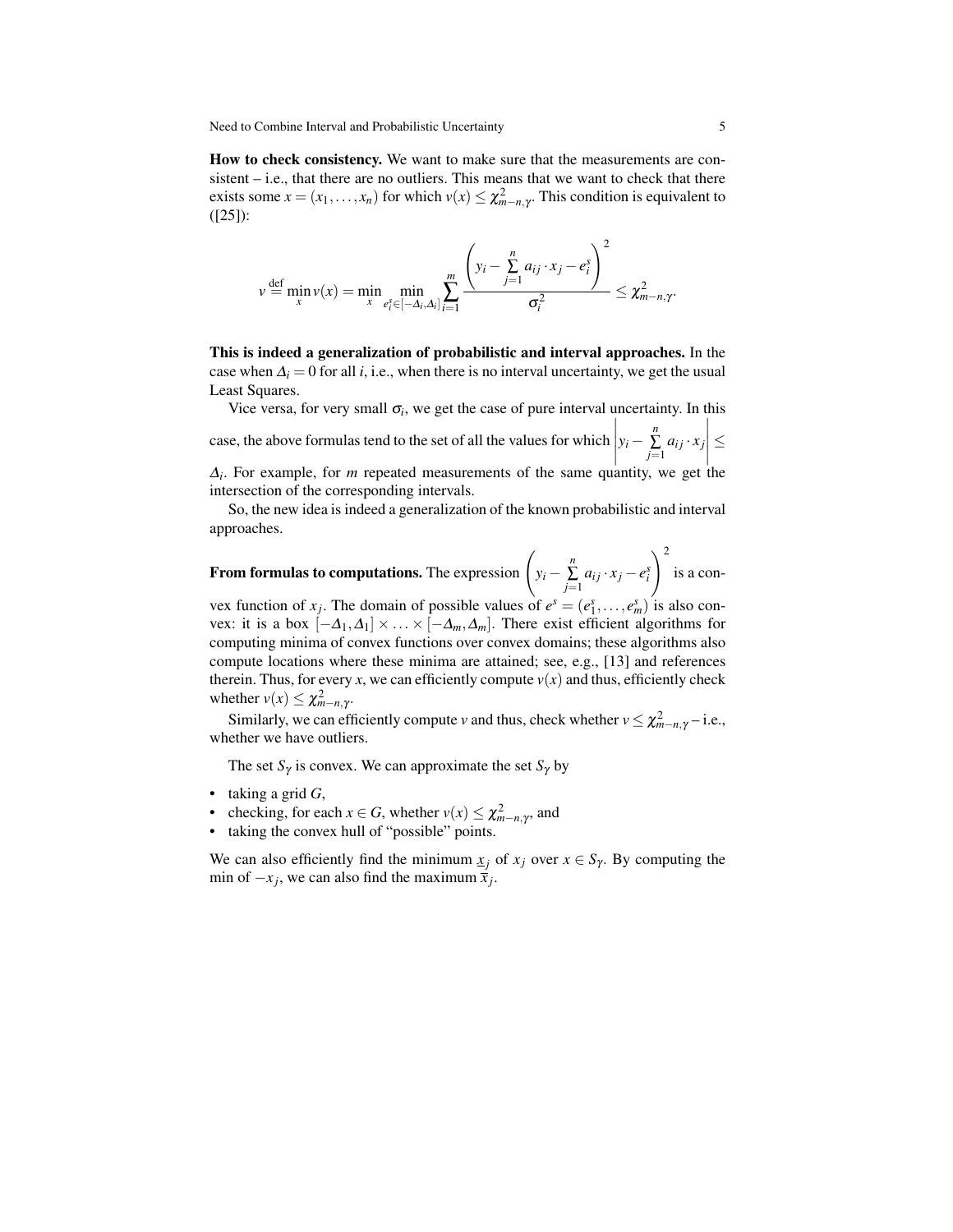## 2 General Case: What Can Be Computed?

How do we describe imprecise probabilities? The ultimate goal of most estimates is to make decisions. It is known that a rational decision-maker maximizes expected *utility*  $E[u(y)]$ .

• For smooth  $u(y)$ ,  $y \approx \tilde{y}$  implies that

$$
u(y) = u(\widetilde{y}) + (y - \widetilde{y}) \cdot u'(\widetilde{y}) + \frac{1}{2} \cdot (y - \widetilde{y})^2 \cdot u''(\widetilde{y}).
$$

So, to find  $E[u(y)]$ , we must know moments  $E[(y-\tilde{y})^k]$ .

• Often,  $u(y)$  abruptly changes: e.g., when pollution level exceeds  $y_0$ , the plant has to pay a huge fine; then  $E[u(y)]$  is proportional to the cdf:

$$
E[u(y)] \sim F(y) \stackrel{\text{def}}{=} \text{Prob}(y \le y_0).
$$

So, it is enough to know moments and cdf. From the cdf  $F(y)$ , we can estimate moments, so  $F(y)$  is enough.

Imprecise probabilities mean that we don't know  $F(y)$  exactly, we only know bounds  $(p-box) F(y) \leq F(y) \leq \overline{F}(y)$ .

What is computable? Computations with p-boxes are practically important. It is thus desirable to come up with efficient algorithms which are as general as possible.

It is known that too general problems are often *not* computable. To avoid wasting time, it is therefore important to find out what *can* be computed.

At first glance, this question sounds straightforward:

- to describe a cdf, we can consider a computable function  $F(x)$ ;
- to describe a p-box, we consider a computable *function interval*  $[F(x), \overline{F}(x)]$ .

Often, we can do that, but we will show that sometimes, we need to go *beyond* computable function intervals. To explain all this, let us recall what computable means in general; see, e.g., [13, 22, 28].

Reminder: what is computable? A real number *x* corresponds to a value of a physical quantity. We can measure *x* with higher and higher accuracy. So, we arrive at the following definition:

Definition 2.1. *A real number x is called* computable *if there is an algorithm, that, given k, produces a rational*  $r_k$  *<i>s.t.*  $|x - r_k| \leq 2^{-k}$ .

A *computable function* computes  $f(x)$  from *x*. We can only use approximations to *x*. So, an algorithm for computing a function can, given *k*, request a  $2^{-k}$ approximation to *x*. Most usual functions are thus computable.

Not all functions are computable, an exception is a step-function  $f(x) = 0$  for  $x < 0$  and  $f(x) = 1$  for  $x \ge 0$ . Indeed, no matter how accurately we know  $x \approx 0$ , from  $r_k = 0$ , we cannot tell whether  $x < 0$  or  $x \ge 0$  [13, 22, 28].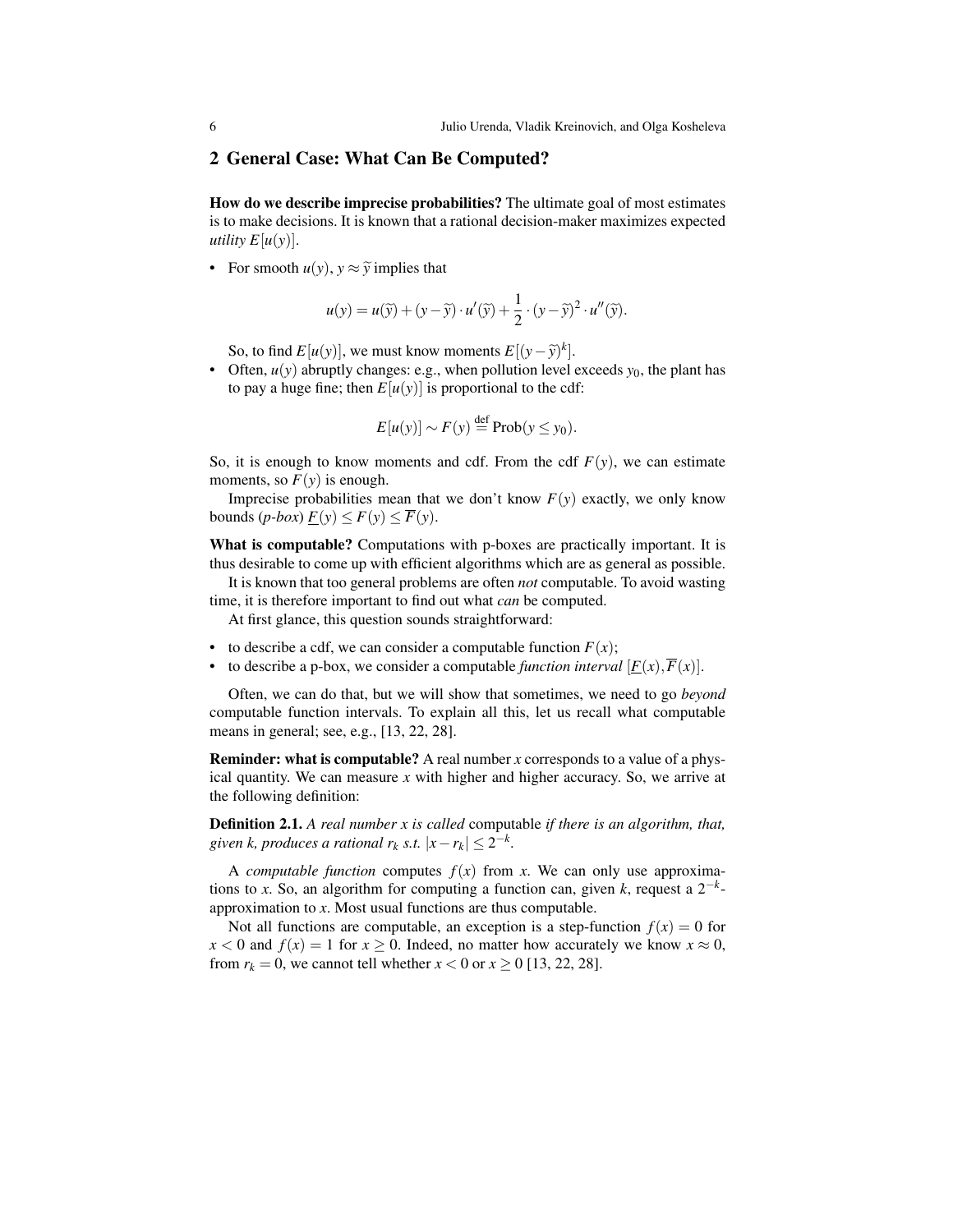**Consequences for representing a cdf**  $F(x)$ . We would like to represent a general probability distribution by its cdf  $F(x)$ . From the purely mathematical viewpoint, this is indeed the most general representation.

At first glance, it makes sense to consider computable functions  $F(x)$ . For many distributions, e.g., for Gaussian,  $F(x)$  is computable.

However, when  $x = 0$  with probability 1, the cdf  $F(x)$  is exactly the step-function. And we already know that the step-function is not computable. Thus, we need to find an alternative way to represent cdf's – beyond computable functions.

**Back to the drawing board.** Each value  $F(x)$  is the probability that  $X \leq x$ . We cannot empirically find exact probabilities *p*. We can only estimate *frequencies f* based on a sample of size *N*.

For large *N*, the difference  $d \stackrel{\text{def}}{=} p - f$  is asymptotically normal, with  $\mu = 0$  and  $\sigma =$  $\sqrt{p \cdot (1-p)}$  $\frac{P}{N}$ . Situations when  $|d - \mu| < 6\sigma$  are negligibly rare, so we conclude that  $|f - p| \leq 6\sigma$ .

For large *N*, we can get  $6\sigma \leq \delta$  for any accuracy  $\delta > 0$ . We get a sample  $X_1, \ldots, X_N$ . We don't know the exact values  $X_i$ , only measured values  $X_i$  such that  $|X_i - X_i| \leq \varepsilon$  for some accuracy  $\varepsilon$ .

So, what we have is a frequency  $f = \text{Freq}(\widetilde{X}_i \leq x)$ .

**Resulting definition.** Here,  $X_i \leq x - \varepsilon$  implies that  $\widetilde{X}_i \leq x \Rightarrow X_i \leq x + \varepsilon$ , so

 $Freq(X_i \le x - \varepsilon) \le f = Freq(\widetilde{X}_i \le x) \le Freq(X_i \le x + \varepsilon).$ 

Frequencies are  $\delta$ -close to probabilities, so we arrive at the following definition [15]:

Definition 2.2. *A cdf F*(*x*) *is called* computable *if there is an algorithm that, given*  $x, \varepsilon > 0$ , and  $\delta > 0$ , computes a rational number f such that

$$
F(x-\varepsilon)-\delta\leq f\leq F(x+\varepsilon)+\delta.
$$

In the computer, to describe a distribution on an interval  $[\underline{T}, \overline{T}]$ : we select a grid  $x_1 = T$ ,  $x_2 = T + \varepsilon$ , ..., and we store the corresponding frequencies  $f_i$  with accuracy δ. A class of possible distribution is represented, for each ε and δ, by a finite list of such approximations.

First equivalent definition. It turns out that our definition is equivalent to the following one:

**Definition 2.3.** A cdf  $F(x)$  is called computable *if there exists an algorithm that, given x, varepsilon*  $> 0$ *, and*  $\delta > 0$ *, computes a rational number f which is*  $\delta$ -*close to*  $F(x')$  *for some*  $x'$  *such that*  $|x'-x| \leq \varepsilon$ *.* 

Indeed, here is a proof of equivalence. We know that  $F(x+\varepsilon)-F(x+\varepsilon/3) \to 0$ as  $\varepsilon \to 0$ . So, for  $\varepsilon = 2^{-k}$ ,  $k = 1, 2, \dots$ , we take *f* and *f'* such that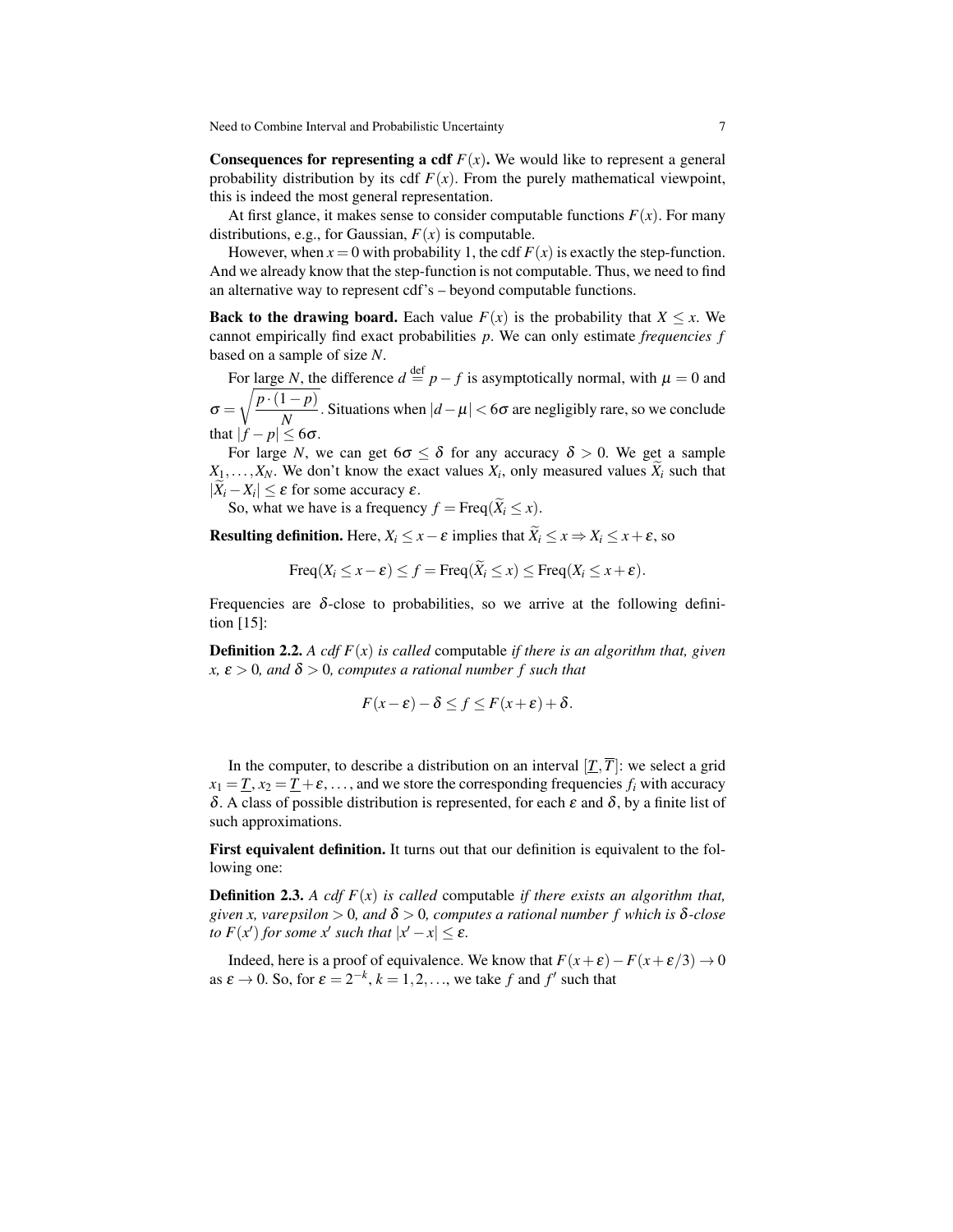8 Julio Urenda, Vladik Kreinovich, and Olga Kosheleva

$$
F(x+\varepsilon/3) - \delta/4 \le f \le F(x+(2/3) \cdot \varepsilon) + \delta/4
$$
  

$$
F(x+(2/3) \cdot \varepsilon) - \delta/4 \le f' \le F(x+\varepsilon) + \delta/4.
$$

We stop when *f* and *f'* are sufficiently close, i.e., when  $|f - f'| \le \delta$ . Thus, we get the desired *f* .

Second equivalent definition. We start with pairs  $(x_1, f_1)$ ,  $(x_2, f_2)$ , ... When  $f_{i+1}$  –  $f_i > \delta$ , we add intermediate pairs

$$
(x_i,f_i+\delta),(x_i,f_i+2\delta),\ldots,(x_i,f_{i+1}).
$$

The resulting set of pairs is  $(\varepsilon, \delta)$ -close to the graph

$$
\{(x, y) : F(x - 0) \le y \le F(x)\}\
$$

in Hausdorff metric  $d_H$ . This metric can be defined as follows.

**Definition 2.4.**  $(x, y)$  *and*  $(x', y')$  *are*  $(\varepsilon, \delta)$ -close *if*  $|x - x'| \leq \varepsilon$  *and*  $|y - y'| \leq \delta$ .

**Definition 2.5.** *The sets S and S' are*  $(\varepsilon, \delta)$ -close *if for every s*  $\in$  *S, there is a*  $(\varepsilon, \delta)$ *close point s'*  $\in$  *S';* for every s'  $\in$  *S', there is a*  $(\varepsilon, \delta)$ *-close point s*  $\in$  *S.* 

Compact sets with metric  $d_H$  form a computable compact. So,  $F(x)$  is a monotonic computable object in this compact.

What can be computed: a positive result for the 1D case. We are interested in computing the expected value  $E_{F(x)}[u(x)]$  for smooth  $u(x)$ . Our result is as follows:

**Proposition 2.1.** *There is an algorithm that given a computable cdf*  $F(x)$ *, a computable function u*(*x*), and accuracy  $\delta > 0$ , computes  $E_{F(x)}[u(x)]$  with accuracy  $\delta$ .

*Comment.* For computable classes  $\mathcal F$  of cdfs, a similar algorithm computes the range of possible values  $[u,\overline{u}] \stackrel{\text{def}}{=} \{E_{F(x)}[u(x)] : F(x) \in \mathcal{F}\}.$ 

**Proof: main idea.** Computable functions are computably continuous: for every  $\delta$  > 0, we can compute  $\varepsilon > 0$  such that  $|x - x'| \le \varepsilon$  implies  $|f(x) - f(x')| \le \delta$ . We select  $\varepsilon$  corresponding to  $\delta/4$ , and take a grid with step  $\varepsilon/4$ .

For each *x<sub>i</sub>*, the value  $f_i$  is  $(\delta/4)$ -close to  $F(x'_i)$  for some  $x'_i$  which is  $(\varepsilon/4)$ -close to  $x_i$ .

The function  $u(x)$  is  $(\delta/2)$ -close to a piece-wise constant function  $u'(x) = u(x_i)$ for  $x \in [x'_i, x'_{i+1}]$ .

Thus,  $|E[u(x)] - E[u'(x)]| \le \delta/2$ . Here,

$$
E[u'(x)] = \sum_{i} u(x_i) \cdot (F(x'_{i+1}) - F(x'_i)).
$$

Here,  $F(x_i')$  is close to  $f_i$  and  $F(x_{i+1}')$  is close to  $f_{i+1}$ . Thus,  $E[u'(x)]$  (and hence,  $E[u(x)]$ ) is computably close to a computable sum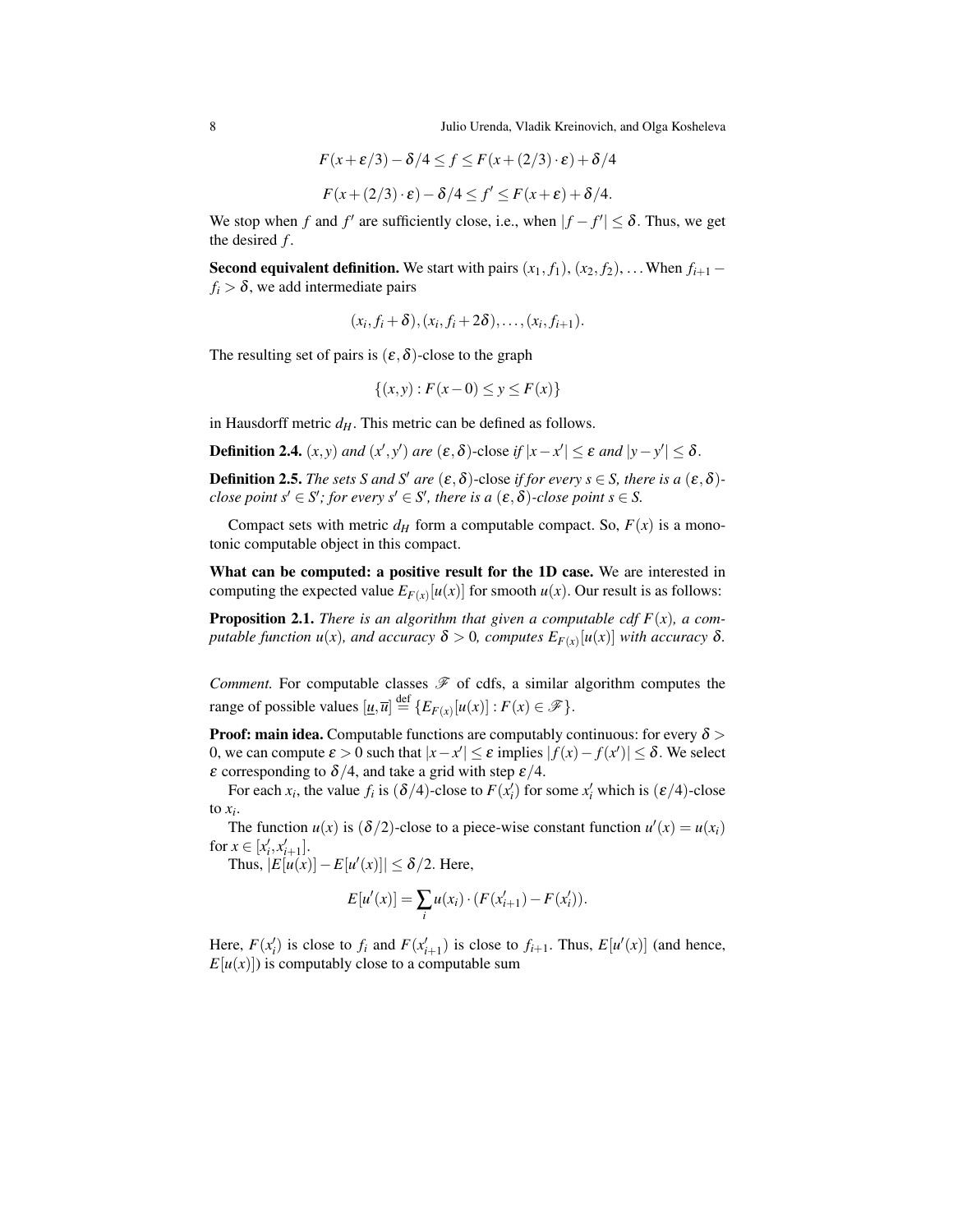$$
\sum_i u(x_i) \cdot (f_{i+1} - f_i).
$$

What to do in a multi-D case? For each  $g(x)$ ,  $y$ ,  $\varepsilon > 0$ , and  $\delta > 0$ , we can find a frequency *f* such that:  $|P(g(x) \le y') - f| \le \varepsilon$  for some *y'* such that  $|y - y'| \le \delta$ . We select an  $\varepsilon$ -net  $x_1, \ldots, x_n$  for *X*. Then,  $X = \bigcup B_{\varepsilon}(x_i)$ , where  $B_{\varepsilon}(x) \stackrel{\text{def}}{=} \{x' : d(x, x') \leq$ 

ε}. We select *f*<sub>1</sub> which is close to  $P(B_{\varepsilon'}(x_1))$  for all  $\varepsilon'$  from some interval  $[\underline{\varepsilon}, \overline{\varepsilon}]$ which is close to  $\varepsilon$ .

We then select  $f_2$  which is close to  $P(B_{\varepsilon'}(x_1) \cup B_{\varepsilon'}(x_2))$  for all  $\varepsilon'$  from some subinterval of  $[\varepsilon, \overline{\varepsilon}]$ , etc.

Then, we get approximations to probabilities of the sets

$$
B_{\varepsilon}(x_i) - (B_{\varepsilon}(x_1) \cup ... \cup B_{\varepsilon}(x_{i-1})).
$$

This lets us compute the desired values  $E[u(x)]$ .

## 3 Taking Into Account That We Process Physical Data

Computations with real numbers: reminder. From the physical viewpoint, real numbers *x* describe values of different quantities. We get values of real numbers by measurements. Measurements are never 100% accurate, so after a measurement, we get an approximate value  $r_k$  of x. In principle, we can measure x with higher and higher accuracy.

So, from the computational viewpoint, a real number is a sequence of rational numbers  $r_k$  for which, e.g.,  $|x - r_k| \leq 2^{-k}$ .

By an algorithm processing real numbers, we mean an algorithm using  $r_k$  as an "oracle" (subroutine). This is how computations with real numbers are defined in *computable analysis* [13, 22, 28].

Known negative results. The first known negative result that we will use is that no algorithm is possible that, given two numbers *x* and *y*, would check whether  $x = y$ .

Similarly, we can define a computable function  $f(x)$  from real numbers to real numbers as a mapping that,

- given an integer *n*, a rational number  $x_m$  and its accuracy  $2^{-m}$ ,
- produces  $y_n$  which is  $2^{-n}$ -close to all values  $f(x)$  with  $d(x, x_m) \leq 2^{-m}$  (or produces nothing)
- so that for every x and for each desired accuracy *n*, there is an *m* for which a  $y_n$ is produced.

We can similarly define a computable function  $f(x)$  on a computable compact set *K*.

The second negative result that we will use is that no algorithm is possible that, given *f*, returns *x* such that  $f(x) = \max f(y)$ . (The maximum itself *is* computable.) *y*∈*K*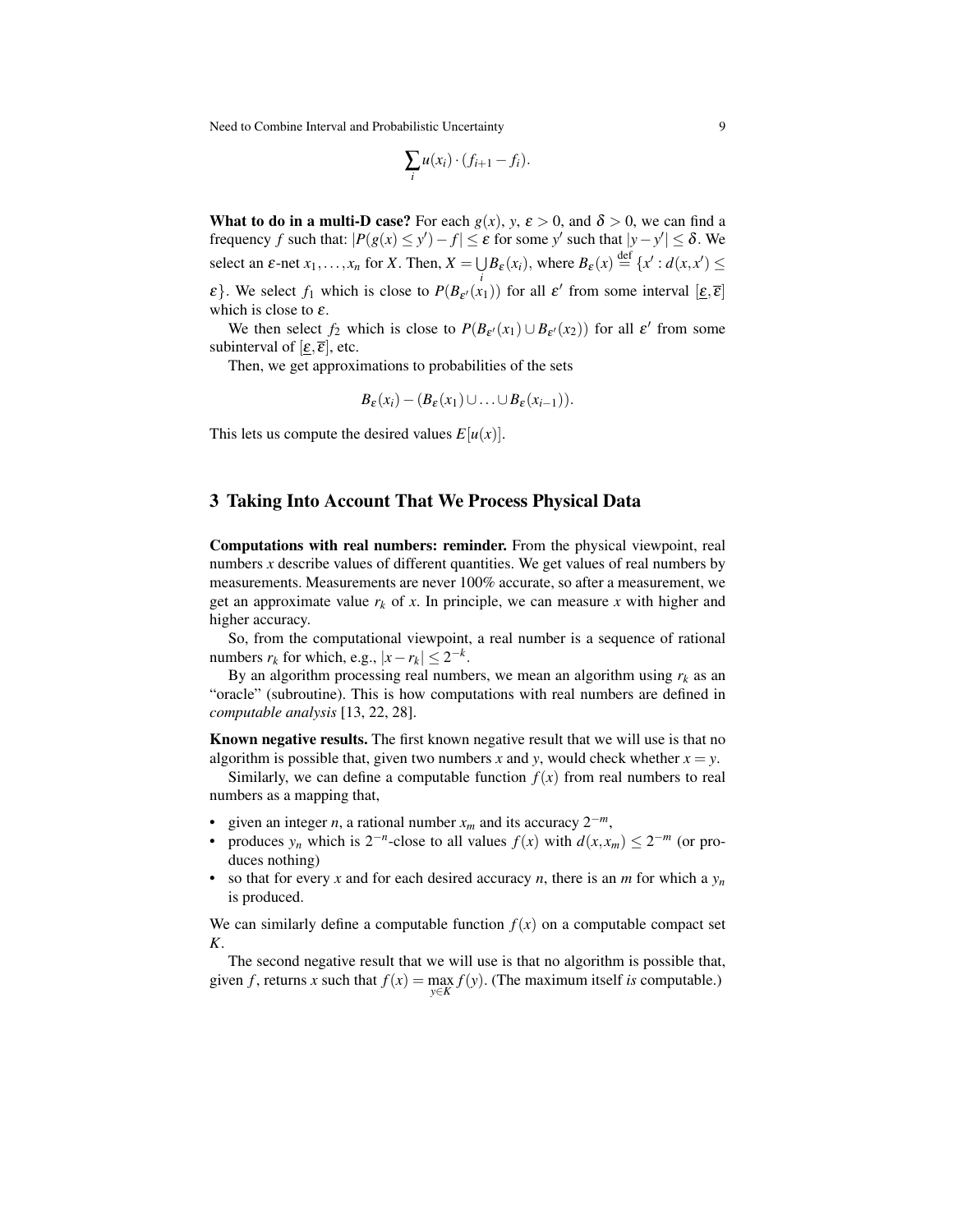From the physicists' viewpoint, these negative results seem rather theoretical. In mathematics, if two numbers coincide up to 13 digits, they may still turn to be different. For example, they may be 1 and  $1+10^{-100}$ . In physics, if two quantities coincide up to a very high accuracy, it is a good indication that they are equal: if an experimentally value is very close to the theoretical prediction, this means that this theory is (triumphantly) true.

This is how General Relativity was confirmed. This is how physicists realized that light is formed of electromagnetic waves: their speeds are very close; see, e.g., [2, 26].

How physicists argue. In math, if two numbers coincide up to 13 digits, they may still turn to be different: e.g., 1 and  $1+10^{-100}$ . In physics, if two quantities coincide up to a very high accuracy, it is a good indication that they are equal. A typical physicist argument is that: while numbers like  $1 + 10^{-100}$  (or  $c \cdot (1 + 10^{-100})$ ) are, in principle, possible, they are *abnormal* (not *typical*).

In physics, second order terms like *a* ·∆*x* <sup>2</sup> of the Taylor series can be ignored if ∆*x* is small, since:

- while abnormally high values of  $a$  (e.g.,  $a = 10^{40}$ ) are mathematically possible,
- typical (= not abnormal) values appearing in physical equations are usually of reasonable size.

How to formalize the physicist's intuition of physically meaningful values: main idea. To some physicists, all the values of a coefficient *a* above 10 are abnormal. To another one, who is more cautious, all the values above 10,000 are abnormal. For every physicist, there is a value *n* such that all value above *n* are abnormal.

This argument can be generalized as a following property of the set  $\mathscr T$  of all physically meaningful elements. Suppose that we have a monotonically decreasing sequence of sets  $A_1 \supseteq A_2 \supseteq \ldots$  for which  $\bigcap A_n = \emptyset$ . In the above example,  $A_n$  is the set of all numbers  $\geq n$ . Then, there exists an integer *N* for which  $\mathscr{T} \cap A_N = \emptyset$ ; see, e.g., [8, 3, 7, 9, 10, 11, 12, 14].

#### How to formalize the physicist's intuition: resulting definition.

**Definition 3.1.** We say that  $\mathcal{T}$  is a set of physically meaningful elements if:

- *for every definable decreasing sequence*  $\{A_n\}$  *for which*  $\bigcap_{n} A_n = \emptyset$ ,
- *there exists an N for which*  $\mathscr{T} \cap A_N = \emptyset$ *.*

*Comment.* Of course, to make this definition precise, we must restrict definability to a *subset* of properties, so that the resulting notion of definability will be defined in formal set theory (ZFC) itself.

Checking equality of real numbers. It is known equality of real numbers is undecidable. For physically meaningful real numbers, however, a deciding algorithm *is* possible.

**Proposition 3.1.** For every set  $\mathcal{T} \subseteq \mathbb{R}^2$  which consists of physically meaningful *pairs*  $(x, y)$  *of real numbers, there exists an algorithm deciding whether*  $x = y$ .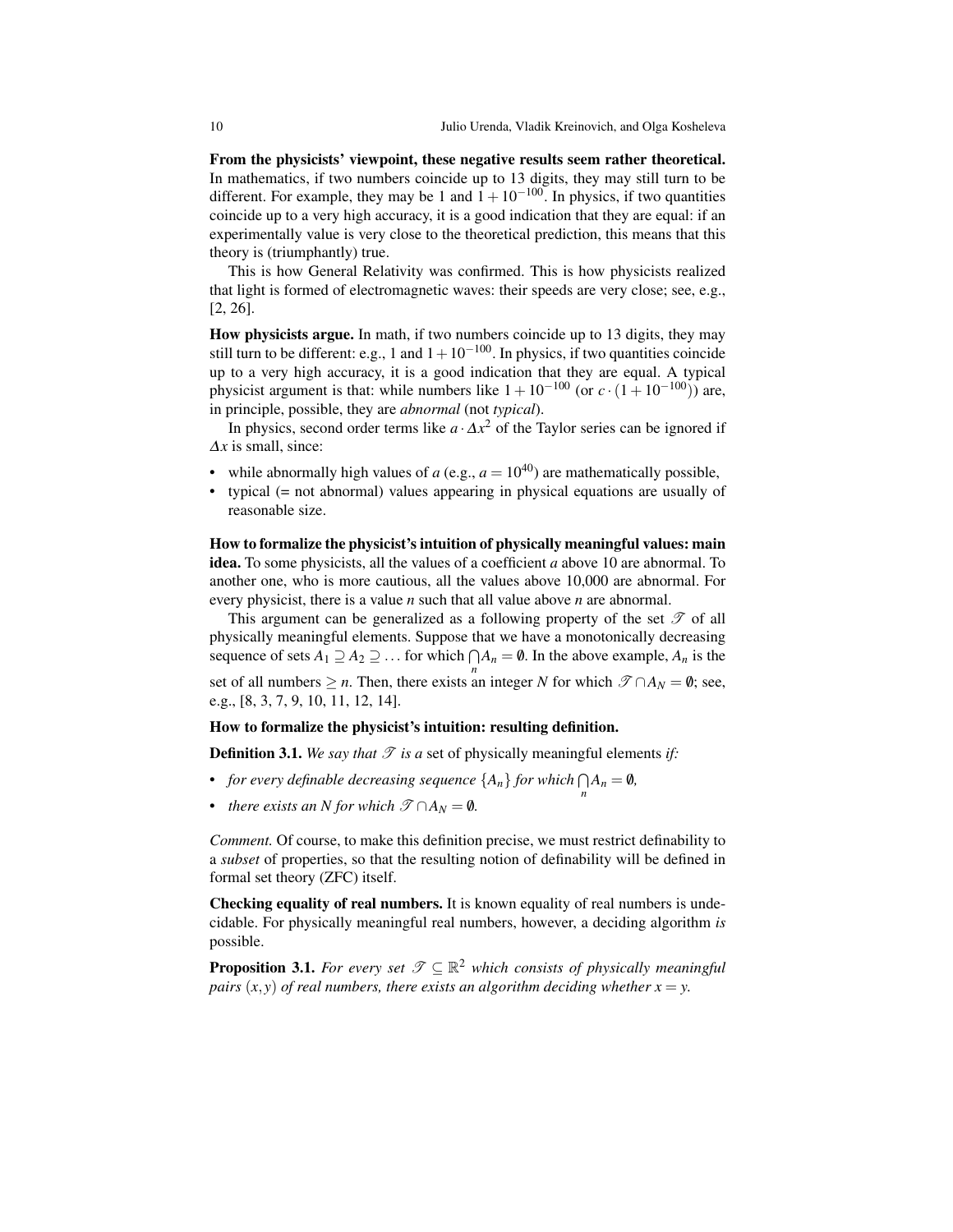**Proof:** We can take  $A_n = \{(x, y): 0 < |x - y| < 2^{-n}\}$ . The intersection of all these sets is empty. Hence,  $\mathscr T$  has no elements from  $\bigcap^{N_A}$  $\bigcap_{n=1} A_n = A_{N_A}$ . Thus, for each  $(x, y) \in \mathcal{T}$ ,

 $x = y$  or  $|x - y| \ge 2^{-N_A}$ .

Indeed, we can decide which of the two alternatives is true by comparing  $2^{-(N_A+3)}$ -approximations  $x'$  and  $y'$  to *x* and *y*. Q.E.D.

**Finding roots.** In general, it is not possible, given a function  $f(x)$  attaining negative and positive values, to compute its root. This becomes possible if we restrict ourselves to physically meaningful functions.

Proposition 3.2. *Let K be a computable compact. Let X be the set of all functions*  $f: K \to \mathbb{R}$  *that attain 0 value somewhere on K. Then* 

- *for every set*  $\mathcal{T} \subset X$  consisting of physically meaningful functions and for every  $\varepsilon > 0$ ,
- **•** *there is an algorithm that, given a f-n*  $f \in \mathcal{T}$ *, computes an*  $\varepsilon$ *-approximation to the set of roots*  $R \stackrel{\text{def}}{=} \{x : f(x) = 0\}.$

In particular, we can compute an  $\varepsilon$ -approximation to one of the roots.

**Optimization.** In general, it is not algorithmically possible to find *x* where  $f(x)$ attains maximum. For physically reasonable cases, it is possible:

Proposition 3.3. *Let K be a computable compact. Let X be the set of all functions f* : *K* →  $\mathbb{R}$ *. Then, for every set*  $\mathcal{T} \subseteq X$  consisting of physically meaningful functions *and for every*  $\varepsilon > 0$ *, there is an algorithm that,* 

• *given a function*  $f \in \mathcal{T}$ *,* 

• computes an 
$$
\varepsilon
$$
-approximation to  $S = \left\{ x : f(x) = \max_{y} f(y) \right\}.$ 

In particular, we can compute an approximation to an individual  $x \in S$ .

**Proof:** by reduction to the roots problem, since  $f(x) = \max_{y} f(y)$  if and only if  $g(x) =$ 

0, where  $g(x) \stackrel{\text{def}}{=} f(x) - \max_{y} f(y)$ .

Computing fixed points. In general, it is not possible to compute all the fixed points of a given computable function  $f(x)$ . Let *K* be a computable compact. Let *X* be the set of all functions  $f: K \to K$ . Then:

**Proposition 3.4.** *For every set*  $\mathcal{T} \subseteq X$  consisting of physically meaningful functions *and for every*  $\varepsilon > 0$ *, there is an algorithm that,* 

- *given a function*  $f \in \mathcal{T}$ ,
- *computes an*  $\varepsilon$ *-approximation to the set*  $\{x : f(x) = x\}$ *.*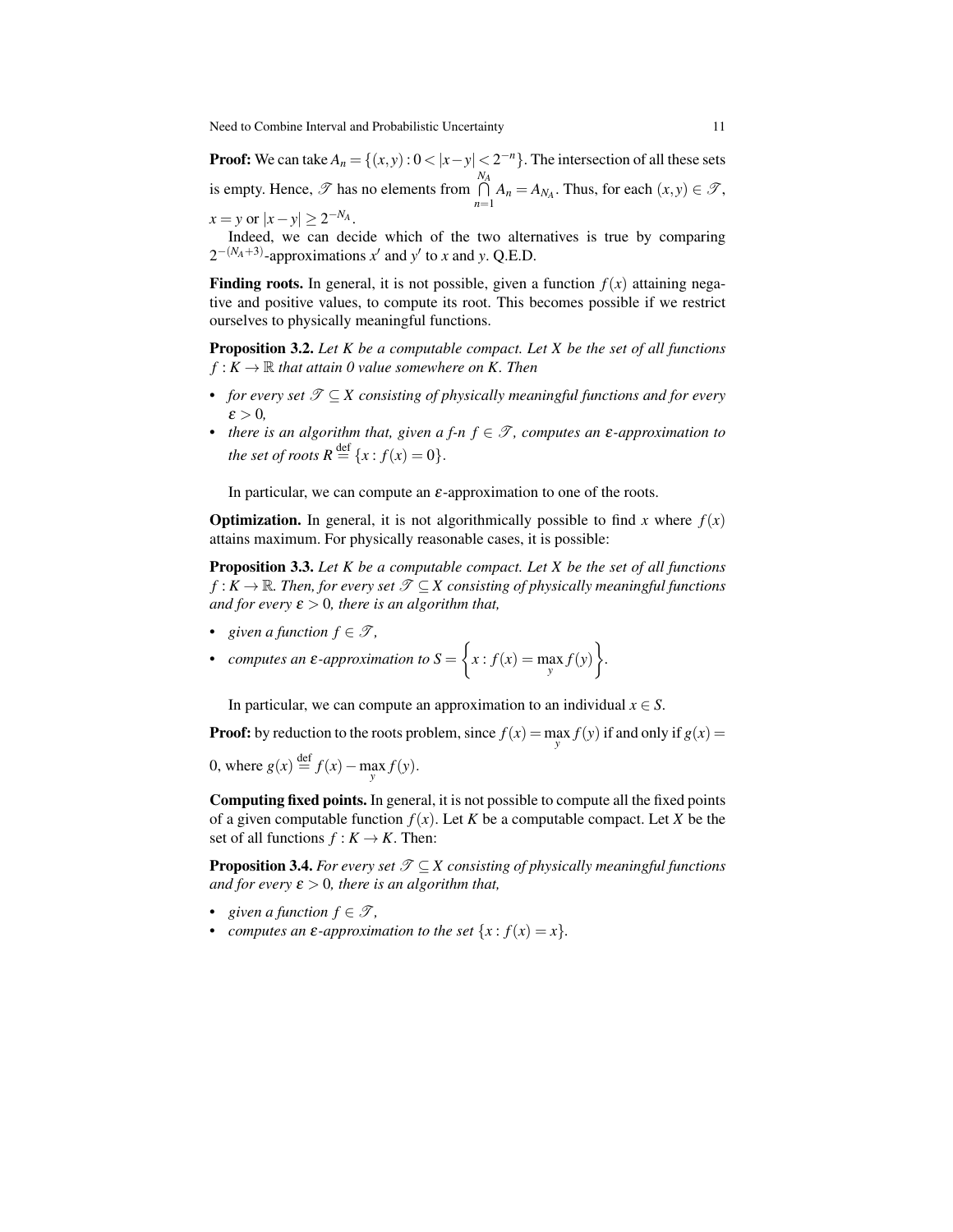In particular, we can compute an approximation to an individual fixed point.

**Proof:** reduction to roots, since  $f(x) = x$  if and only if  $g(x) = 0$ , where  $g(x) \stackrel{\text{def}}{=}$  $d(f(x), x)$ .

Computing limits. In general, it is not algorithmically possible to find a limit lim*a<sup>n</sup>* of a convergent computable sequence.

Let  $K$  be a computable compact. Let  $X$  be the set of all convergent sequences  $a = \{a_n\}, a_n \in K$ . Then:

**Proposition 3.5.** *For every set*  $\mathcal{T} \subseteq X$  consisting of physically meaningful functions *and for every*  $\varepsilon > 0$ , there exists an algorithm that,

- *given a sequence*  $a \in \mathcal{T}$ *,*
- *• computes its limit with accuracy* ε*.*

*Comment.* This result enables us to compute limits of iterations and sums of Taylor series (frequent in physics).

**Proof (main idea):** for every  $\varepsilon > 0$  there exists  $\delta > 0$  such that when  $|a_n - a_{n-1}| \leq$ δ, then  $|a_n - \lim a_n|$  ≤ ε.

Intuitively: we stop when two consequent iterations are close to each other.

## 4 How to Take into Account that We Can Use Non-Standard Physical Phenomena to Process Data

Solving NP-complete problems is important. In practice, we often need to find a solution that satisfies a given set of constraints. At a minimum, we need to check whether such a solution is possible. Once we have a candidate, we can feasibly check whether this candidate satisfies all the constraints.

In theoretical computer science, "feasibly" is usually interpreted as computable in polynomial time.

The class of all such problems is called NP; see, e.g., [13]. A typical example of such a problem is satisfiability – checking whether a propositional formula like (*v*<sup>1</sup> ∨ ¬*v*<sup>2</sup> ∨*v*3)&(*v*<sup>4</sup> ∨ ¬*v*<sup>2</sup> ∨ ¬*v*5)& ... can be true.

Each problem from the class NP can be algorithmically solved by trying all possible candidates. For example, we can try all 2*<sup>n</sup>* possible combinations of true-or-false values  $v_1, \ldots, v_n$ .

For medium-size inputs, e.g., for  $n \approx 300$ , the resulting time  $2^n$  is larger than the lifetime of the Universe. So, these exhaustive search algorithms are not practically feasible.

It is not known whether problems from the class NP can be solved feasibly (i.e., in polynomial time). This is the famous open problem  $P^2 = NP$ .

What we do know is that some problems are *NP-complete*: every problem from NP can be reduced to it. So, it is very important to be able to efficiently solve even one NP-hard problem.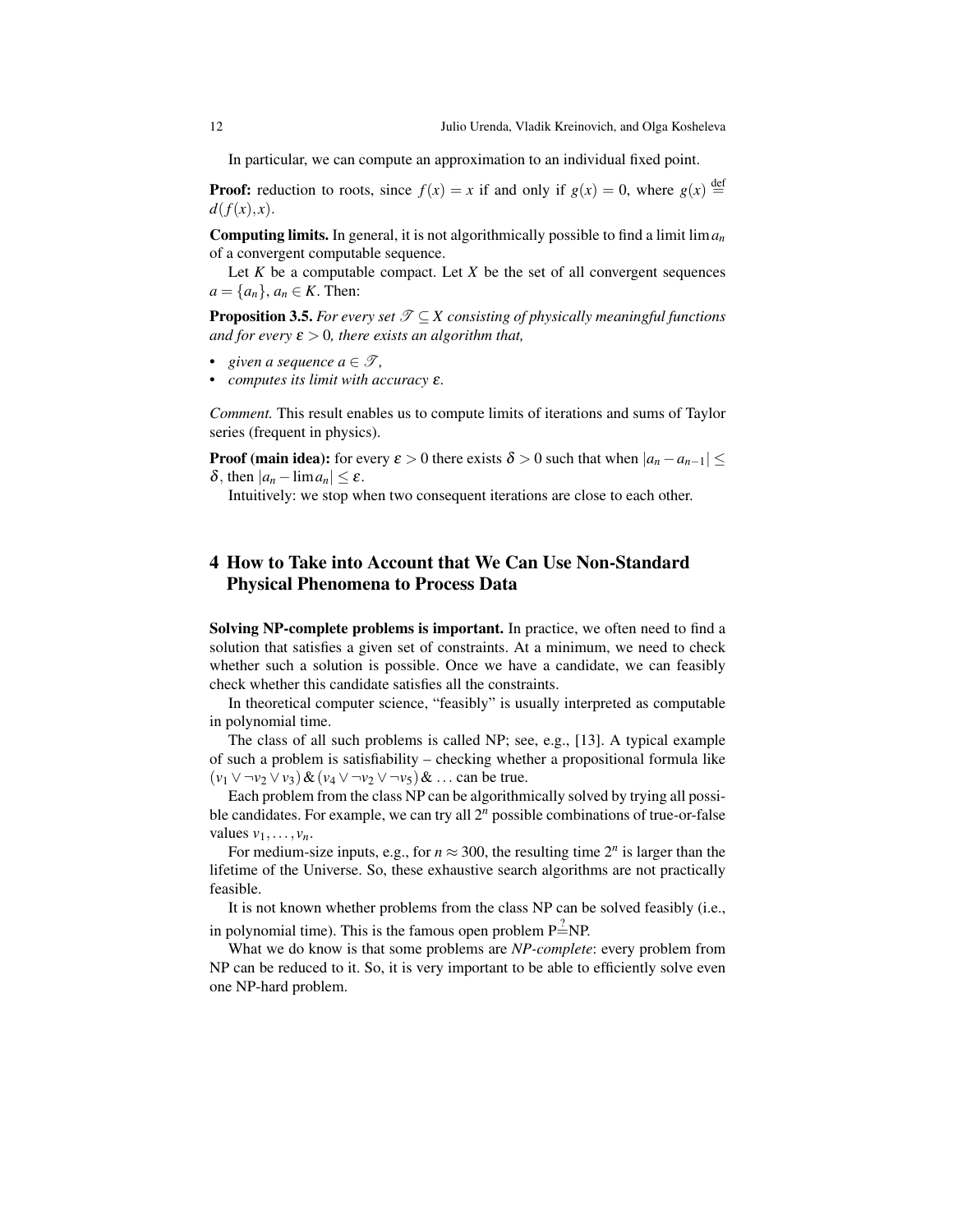Can non-standard physics speed up the solution of np-complete problems? NPcomplete means difficult to solve on computers based on the usual physical techniques. A natural question is: can the use of non-standard physics speed up the solution of these problems?

This question has been analyzed for several specific physical theories, e.g.: for quantum field theory, for cosmological solutions with wormholes and/or casual anomalies.

No physical theory is perfect. If a speed-up is possible within a given theory, is this a satisfactory answer? In the history of physics, always new observations appear which are not fully consistent with the original theory. For example, Newton's physics was replaced by quantum and relativistic theories.

Many physicists believe that every physical theory is approximate. For each theory *T*, inevitably new observations will surface which require a modification of *T*. Let us analyze how this idea affects computations.

No physical theory is perfect: how to formalize this idea. We want to formalize a statement that for every theory, eventually there will be observations which violate this theory.

To formalize this statement, we need to formalize what are *observations* and what is a *theory*.

Most sensors already produce *observations* in the computer-readable form, as a sequence of 0s and 1s. Let  $\omega_i$  be the bit result of an experiment whose description is *i*. Thus, all past and future observations form a (potentially) infinite sequence  $\omega = \omega_1 \omega_2 \dots$  of 0s and 1s.

A physical *theory* may be very complex. All we care about is which sequences of observations  $\omega$  are consistent with this theory and which are not.

What is a physical theory? So, a physical theory *T* can be defined as the set of all sequences  $\omega$  which are consistent with this theory.

A physical theory must have at least one possible sequence of observations:  $T \neq$  $\emptyset$ .

A theory must be described by a finite sequence of symbols: the set *T* must be *definable.*

How can we check that an infinite sequence  $\omega = \omega_1 \omega_2 \dots$  is consistent with the theory? The only way is check that for every *n*, the sequence  $\omega_1 \dots \omega_n$  is consistent with  $T$ ; so:

if 
$$
\forall n \exists \omega^{(n)} \in T(\omega_1^{(n)} \dots \omega_n^{(n)} = \omega_1 \dots \omega_n)
$$
 then  $\omega \in T$ .

In mathematical terms, this means that *T* is *closed* in the Baire metric

$$
d(\omega, \omega') \stackrel{\text{def}}{=} 2^{-N(\omega, \omega')},
$$

where

$$
N(\boldsymbol{\omega},\boldsymbol{\omega}') \stackrel{\text{def}}{=} \max\{k:\boldsymbol{\omega}_1\ldots\boldsymbol{\omega}_k=\boldsymbol{\omega}'_1\ldots\boldsymbol{\omega}'_k\}.
$$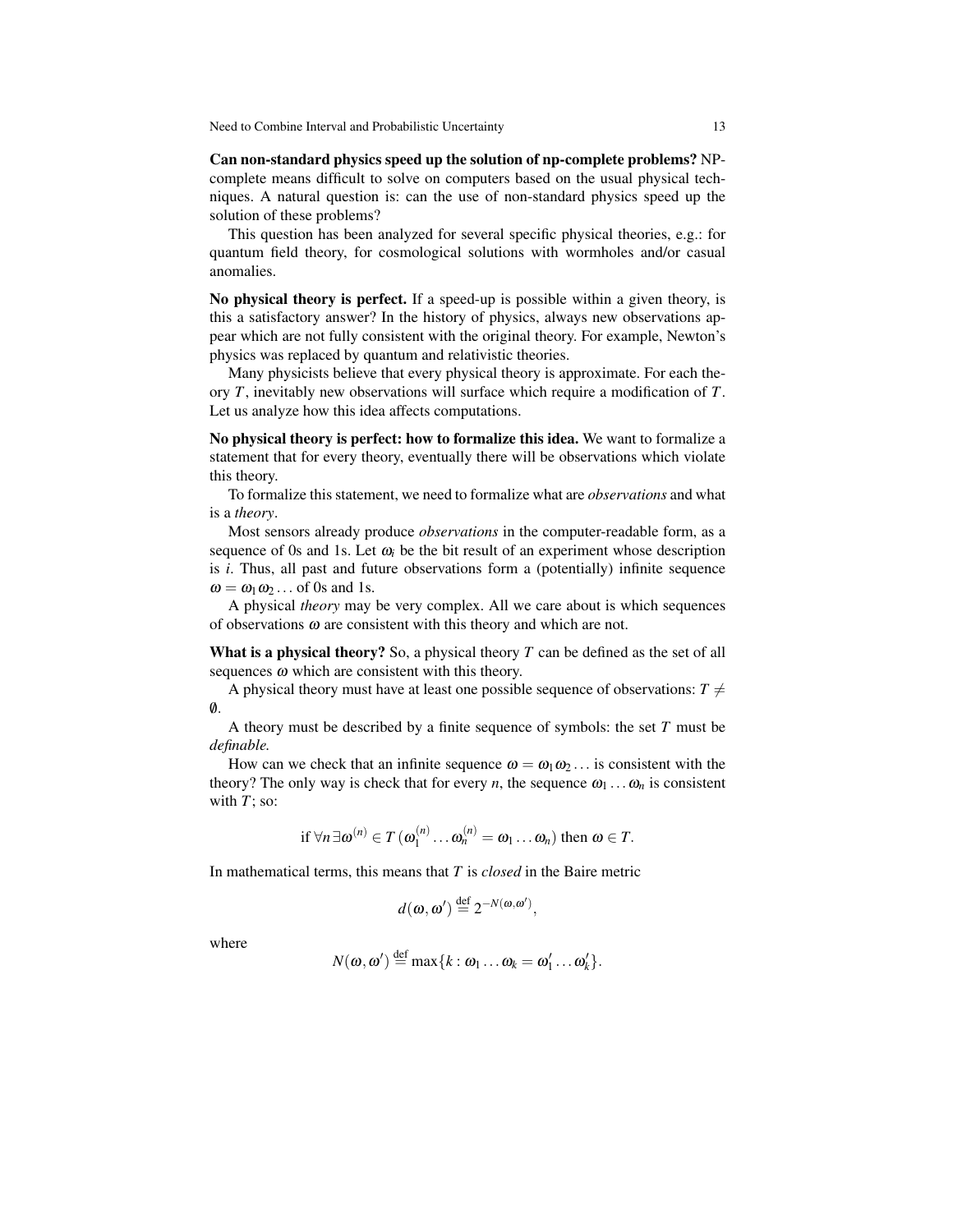A theory must predict something new. So, for every sequence  $\omega_1 \dots \omega_n$  consistent with *T*, there is a continuation which does not belong to *T*.

In mathematical terms, *T* is *nowhere dense*. So, we arrive at the following definition.

#### What is a physical theory: definition.

Definition 4.1. *By a* physical theory*, we mean a non-empty closed nowhere dense definable set T .*

**Definition 4.2.** A sequence  $\omega$  is consistent with the no-perfect-theory principle *if* it *does not belong to any physical theory.*

In precise terms,  $\omega$  does not belong to the union of all definable closed nowhere dense set. There are countably many definable set, so this union is *meager* (= *Baire first category*). Thus, due to Baire Theorem, such sequences ω exist.

How to represent instances of an NP-complete problem. For each NP-complete problem  $\mathscr{P}$ , its instances are sequences of symbols. In the computer, each such sequence is represented as a sequence of 0s and 1s. We can append 1 in front and interpret this sequence as a binary code of a natural number *i*.

In principle, not all natural numbers  $i$  correspond to instances of a problem  $\mathscr{P}$ . We will denote the set of all natural numbers which correspond to such instances by *S*<sub>P</sub>. For each *i* ∈ *S*<sub>P</sub>, we denote the correct answer (true or false) to the *i*-th instance of the problem  $\mathscr P$  by  $s_{\mathscr P,i}$ .

What we mean by using physical observations in computations. In addition to performing computations, our computational device can produce a scheme *i* for an experiment, and then use the result  $\omega_i$  of this experiment in future computations.

In other words, given an integer  $i$ , we can produce  $\omega_i$ .

In precise terms, the use of physical observations in computations means corresponds to using ω as an *oracle*.

#### Main result of this section.

**Definition 4.3.** A ph-algorithm  $\mathscr A$  *is an algorithm that uses an oracle*  $\omega$  *consistent with the no-perfect-theory principle.*

The result of applying an algorithm  $\mathscr A$  using  $\omega$  to an input *i* will be denoted by  $\mathscr{A}(\omega,i).$ 

**Definition 4.4.** We say that a feasible ph-algorithm  $\mathscr A$  solves almost all instances of an NP-complete problem  $\mathscr{P}$  if:

$$
\forall \varepsilon_{>0} \forall n \, \exists N_{\geq n} \left( \frac{\#\{i \leq N : i \in S_{\mathscr{P}} \& \mathscr{A}(\omega, i) = s_{\mathscr{P}, i}\}}{\#\{i \leq N : i \in S_{\mathscr{P}}\}} > 1 - \varepsilon \right).
$$

Restriction to sufficiently long inputs  $N \ge n$  makes sense: for short inputs, we can do exhaustive search.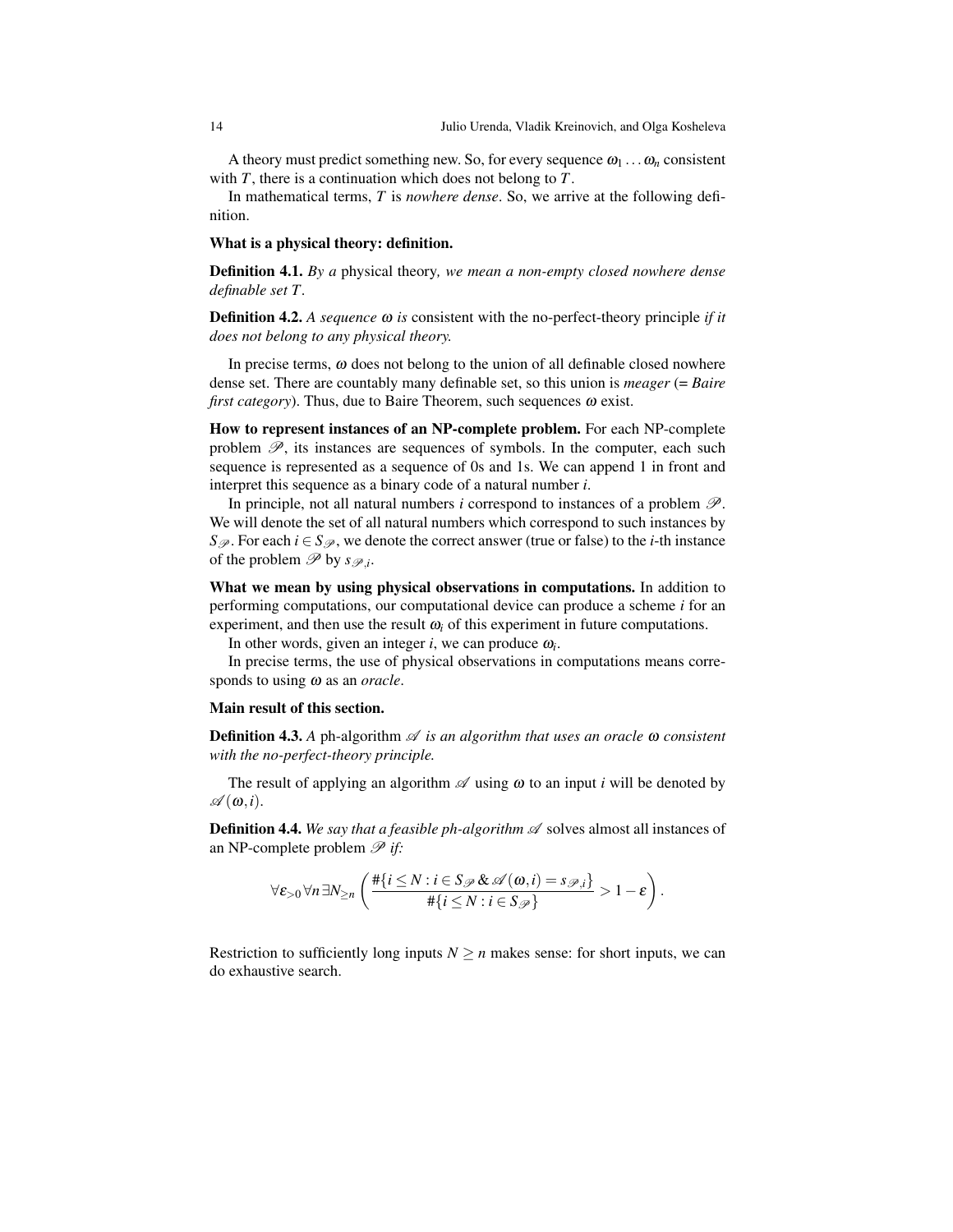Proposition 4.1. *For every NP-complete problem* P*, there is a feasible ph-algorithm* A *solving almost all instances of* P*.*

This result is the best possible. Our result is the best possible, in the sense that the use of physical observations cannot solve *all* instances:

**Proposition 4.2.** *If P* $\neq$ *NP*, then no feasible ph-algorithm  $\mathscr A$  can solve all instances *of*  $\mathscr{P}$ *.* 

Can we prove the result for *all N* starting with some *N*0? We say that a feasible ph-algorithm  $\mathscr A$   $\delta$ -solves  $\mathscr P$  if

$$
\exists N_0 \forall N \geq N_0 \left( \frac{\#\{i \leq N : i \in S_{\mathscr{P}} \& \mathscr{A}(\boldsymbol{\omega}, i) = s_{\mathscr{P}, i}\}}{\#\{i \leq N : i \in S_{\mathscr{P}}\}} > \delta \right).
$$

**Proposition 4.3.** *For every NP-complete problem*  $\mathcal P$  *and for every*  $\delta > 0$ *,* 

- **•** *if there exists a feasible ph-algorithm*  $\mathscr A$  *that*  $\delta$ -solves  $\mathscr P$ *,*
- **•** *then there is a feasible algorithm*  $\mathscr{A}'$  *that also*  $\delta$ *-solves*  $\mathscr{P}$ *.*

## 5 Physical and Computational Consequences

Justification of physical induction. What is physical induction? It means that if a property *P* is satisfied in the first *N* experiments, then it is satisfied always.

*Comment: N* should be sufficiently large.

**Proposition 5.1.** *For every set*  $\mathcal{T}$  *of physically meaningful sequences*  $s = s_1 s_2 \dots$ *and for every definable property P, there exists a natural number N such that if*  $P(s_i)$ *holds for all*  $i \leq N$ *, then*  $P(s_i)$  *holds for all i.* 

Proof: Let us take

$$
A_n \stackrel{\text{def}}{=} \{s : P(s_1) \& \dots \& P(s_n), \& \exists m \neg P(s_m)\}.
$$

Then  $A_n \supseteq A_{n+1}$  and  $\bigcup A_n = \emptyset$  so  $\exists N (A_N \cap \mathcal{T} = \emptyset)$ .

The meaning of  $A_N \cap \mathcal{T} = \emptyset$  is that if  $P(s_i)$  holds for all  $i \leq N$ , then this property holds for all *i*. Q.E.D.

Ill-posed problem: brief reminder. The main *objectives* of science are to produce:

- *guaranteed* estimates for physical quantities; and
- *guaranteed* predictions for these quantities.

The problem is that estimation and prediction are ill-posed problems, i.e., small changes in the measurement result can lead to drastic changes in the resulting estimates.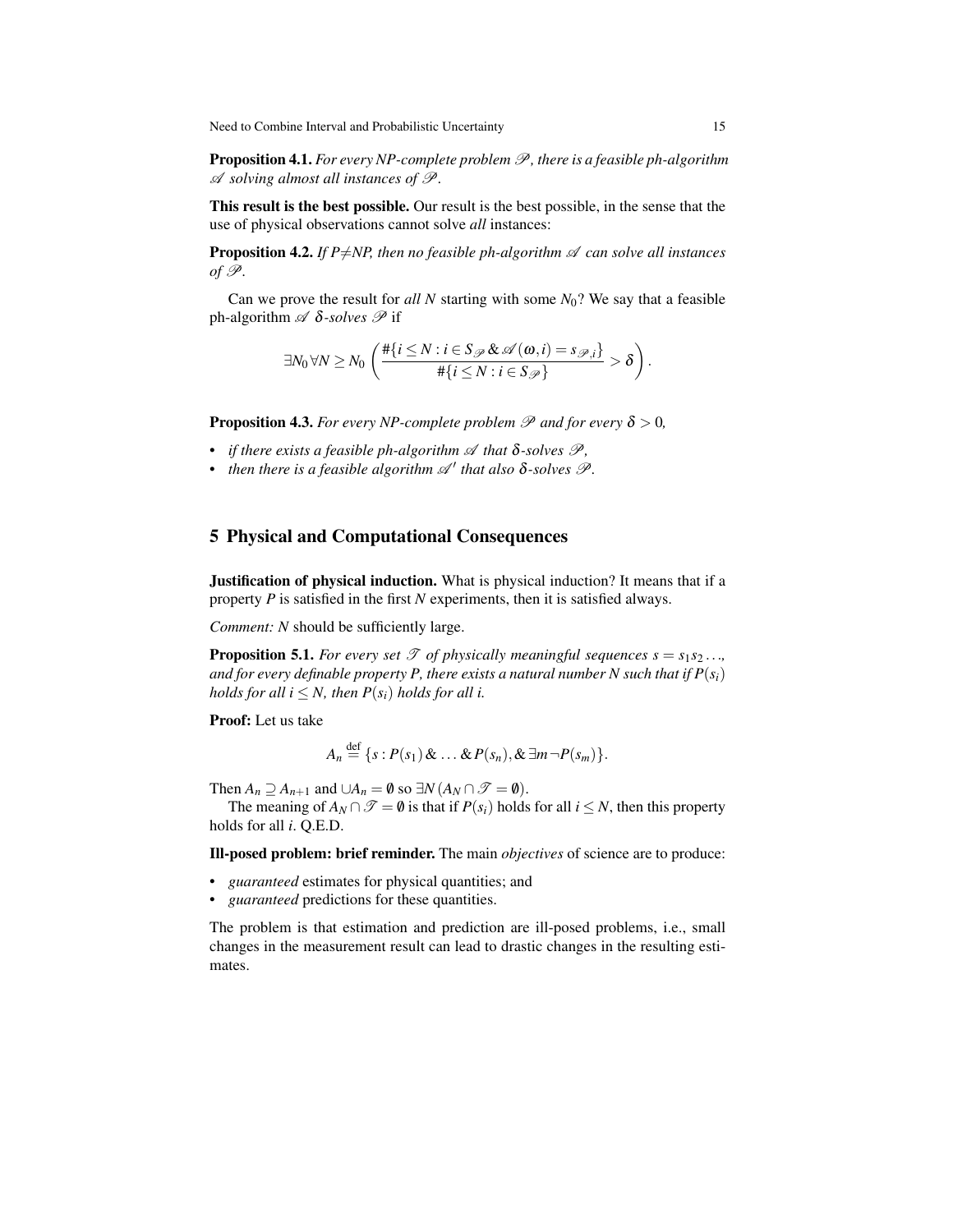Example: measurement devices are inertial, hence they suppress high frequencies ω. So, the signals  $φ(x)$  and  $φ(x) + sin(ω · t)$  are indistinguishable.

There exist many approaches to solve ill-posed problems: statistical regularization (filtering); Tikhonov regularization (e.g., assuming that  $|\dot{x}| \leq \Delta$ ); expert-based regularization, etc.; see, e.g., [27]. The main problem of all these approaches is that they provide no guaranteed bounds.

On physically meaningful solutions, problems become well-posed. Indeed, let us consider state estimation – an ill-posed problem.

A measurement process is a function  $f$  that maps state  $s \in S$  into observation  $r = f(s) \in R$ .

In principle, we can reconstruct *s* from *r* as  $s = f^{-1}(r)$ . The problem is that small changes in *r* can lead to huge changes in *s*, i.e., the inverse function *f* <sup>−</sup><sup>1</sup> *not continuous*.

**Proposition 5.2.** Let S be a definably separable metric space. Let  $\mathcal{T}$  be a set of *physically meaningful elements of S. Let*  $f : S \to R$  *be a continuous 1-1 function. Then, the inverse mapping*  $f^{-1}: R \to S$  *is continuous for every*  $r \in f(\mathcal{T})$ *.* 

Everything is related: EPR paradox. Due to *Relativity Theory*, two spatially separated simultaneous events cannot influence each other. By their paradox (see, e.g., [2, 26]) Einstein, Podolsky, and Rosen (EPR) intended to show that in quantum physics, such influence is possible.

In formal terms, let *x* and *x* ′ be measured values at these two events. *Independence* means that possible values of *x* do not depend on *x*<sup>*l*</sup>, i.e.,  $\mathscr{T} = X \times X'$  for some *X* and *X* ′ .

*Physical induction* implies that the pair  $(x, x')$  belongs to a set *S* of physically meaningful pairs.

**Proposition 5.3.** A set  $\mathcal T$  of physically meaningful pairs cannot be represented  $as X \times X'$ .

Thus, everything *is* related – but we probably can't use this relation to pass information (since the set  $\mathscr T$  isn't computable).

When to stop an iterative algorithm? The following situation is typical in numerical mathematics:

- we know an iterative process whose results  $x_k$  are known to converge to the desired solution *x*, but
- we do not know when to stop to guarantee that  $d_X(x_k, x) \leq \varepsilon$ .

A usual heuristic approach is to stop when  $d_X(x_k, x_{k+1}) \leq \delta$  for some  $\delta > 0$ .

For example, in physics, if 2nd order terms are small, we use the linear expression as an approximation.

#### When to stop an iterative algorithm: result.

**Definition 5.1.** *Let*  $\{x_k\} \in \mathcal{T}$ , *k be an integer, and*  $\epsilon > 0$  *a real number. We say that x*<sub>*k*</sub> is  $\varepsilon$ -accurate *if*  $d_X(x_k, \lim x_p) \leq \varepsilon$ .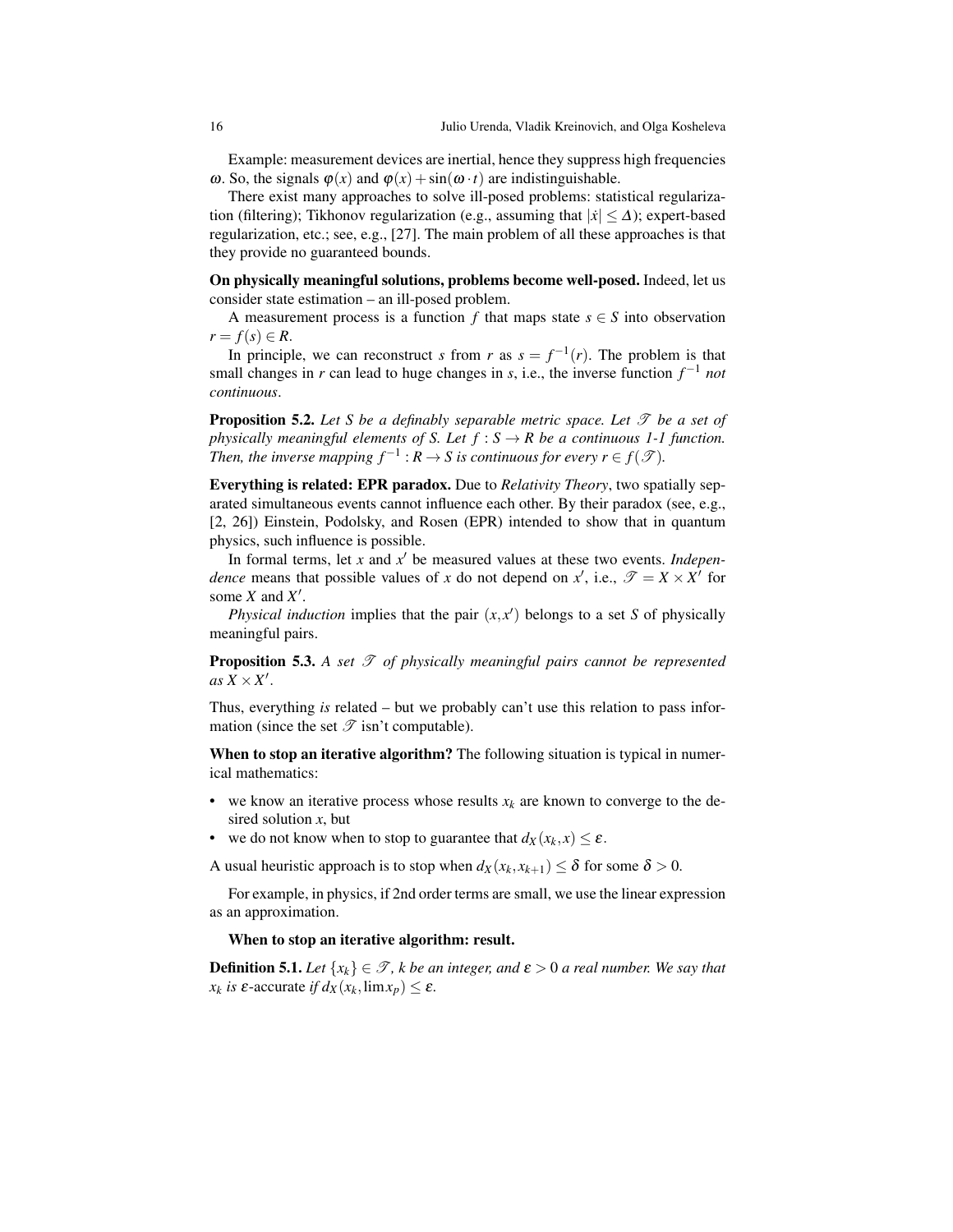**Definition 5.2.** *Let*  $d \geq 1$  *be an integer. By a stopping criterion, we mean a function*  $c: X^d \to R_0^+$  that satisfies the following two properties:

- *If*  $\{x_k\} \in \mathcal{T}$ *, then*  $c(x_k, ..., x_{k+d-1}) \to 0$ *.*
- *• If for some*  $\{x_n\}$  ∈  $\mathcal{T}$  *and k, c*( $x_k$ , ..., $x_{k+d-1}$ ) = 0, *then*

 $x_k = \ldots = x_{k+d-1} = \lim x_p$ .

**Proposition 5.4.** *Let c be a stopping criterion. Then, for every*  $\varepsilon > 0$ *, there exists*  $a \delta > 0$  *such that if*  $c(x_k, \ldots, x_{k+d-1}) \leq \delta$ , and the sequence  $\{x_n\}$  *is physically meaningful, then x<sup>k</sup> is* ε*-accurate.*

## 6 Relation with Randomness

Towards relation with randomness. Intuitively, if a sequence *s* is random, it satisfies all the probability laws such as the law of large numbers. Vice versa, if a sequence satisfies all probability laws, then for all practical purposes we can consider it random. Thus, we can define a sequence to be random if it satisfies all probability laws.

Definition 6.1. *A* probability law *is a statement S which is true with probability* 1*:*  $P(S) = 1$ .

So, we arrive at the following definition:

Definition 6.2. *A sequence is random if it belongs to all definable sets of measure* 1*.*

A sequence belongs to a set of measure 1 if and only if it does not belong to its complement  $C = -S$  with  $P(C) = 0$ . So, we arrive at the following equivalent definition:

Definition 6.3. *A sequence is* random *if it does not belong to any definable set of measure* 0*.*

Randomness and Kolmogorov complexity. Different definabilities lead to different randomness. When definable means computable, the corresponding Kolmogorov-Martin-Löf randomness can be described in terms of Kolmogorov complexity [16], the smallest length of a program that generates a given string:

$$
K(x) \stackrel{\text{def}}{=} \min\{\text{len}(p) : p \text{ generates } x\}.
$$

Crudely speaking, an infinite string  $s = s_1 s_2 \dots$  is random if, for some constant  $C > 0$ , we have  $\forall n (K(s_1 \dots s_n) \geq n - C)$ .

Indeed, if a sequence  $s_1 \ldots s_n$  is truly random, then the only way to generate it is to explicitly print it:  $\text{print}(s_1 \ldots s_n)$ . In contrast, a sequence like 0101. . . 01 generated by a short program is clearly not random.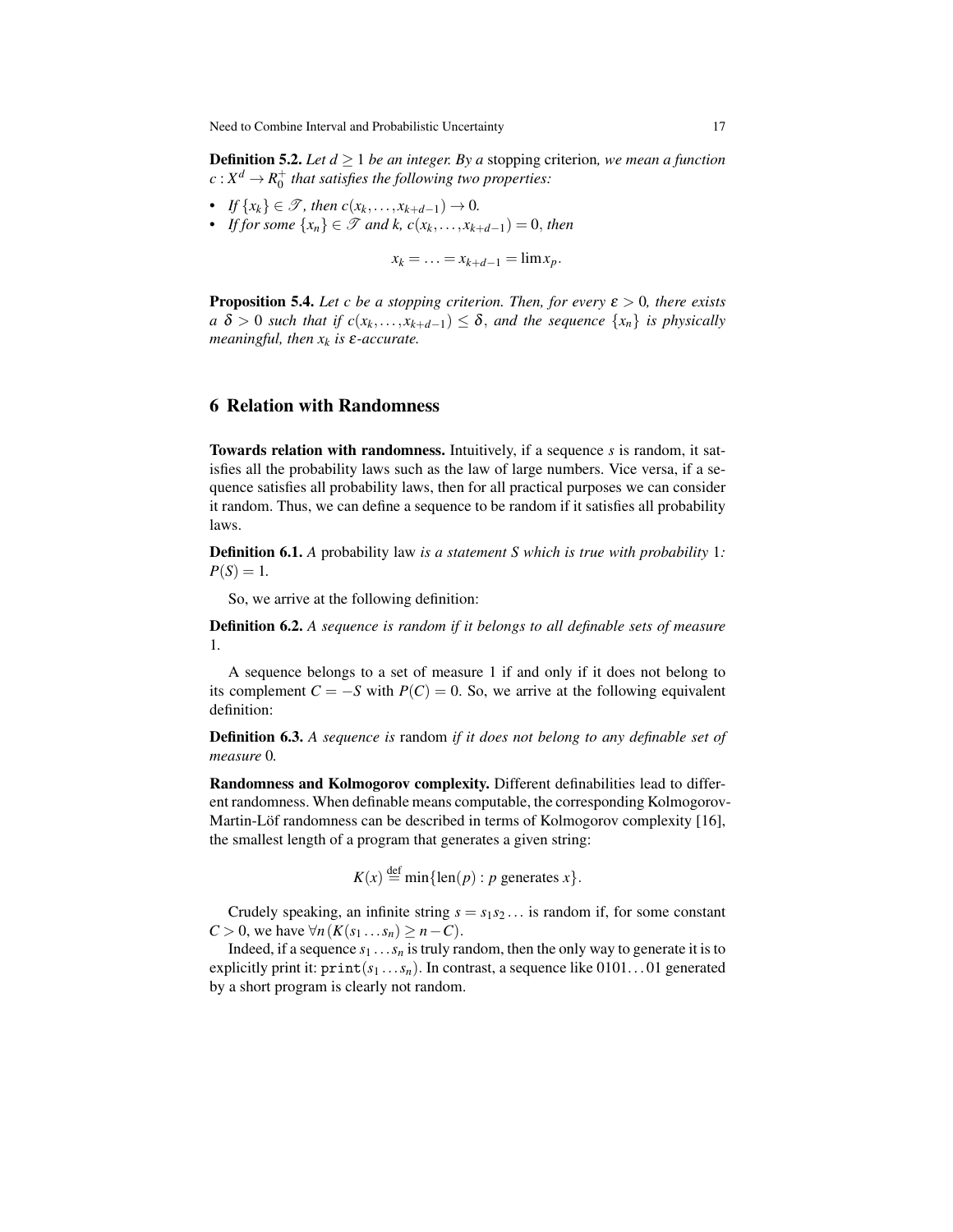From Kolmogorov-Martin-Löf theoretical randomness to a more physical one. The above definition means that (definable) events with probability 0 cannot happen. In practice, physicists also assume that events with a *very small* probability cannot happen.

For example, a kettle on a cold stove will not boil by itself – but the probability is non-zero. If a coin falls head 100 times in a row, any reasonable person will conclude that this coin is not fair.

It is not possible to formalize this idea by simply setting a threshold  $p_0 > 0$  below which events are not possible. Indeed, then, for *N* for which  $2^{-N} < p_0$ , no sequence of *N* heads or tails would be possible at all. We cannot have a universal threshold  $p_0$ such that events with probability  $\leq p_0$  cannot happen.

However, we know that for each decreasing  $(A_n \supseteq A_{n+1})$  sequence of properties  $A_n$  with  $\lim p(A_n) = 0$ , there exists an *N* above which a truly random sequence cannot belong to  $A_N$ . Here is a resulting definition:

**Definition 6.4.** We say that  $\mathcal{R}$  is a set of random elements if for every definable *decreasing sequence*  ${A_n}$  *for which*  $\lim P(A_n) = 0$ *, there exists an N for which*  $\mathscr{R} \cap A_N = ∅$ .

Random sequences and physically meaningful sequences. Let  $\mathcal{R}_K$  denote the set of all elements which are random in Kolmorogov-Martin-Löf sense. Then, the following two results hold:

Proposition 6.1. *Every set of random elements consists of physically meaningful elements.*

**Proposition 6.2.** For every set  $\mathcal T$  of physically meaningful elements, the intersection  $\mathscr{T} \cap \mathscr{R}_K$  *is a set of random elements.* 

**Proof:** When  $A_n$  is definable, for  $D_n \stackrel{\text{def}}{=} \bigcap_{n=1}^n$  $\bigcap_{i=1}^n A_i - \bigcap_{i=1}^\infty$  $\bigcap_{i=1}$  *A<sub>i</sub>*, we have  $D_n \supseteq D_{n+1}$  and  $\bigcap_{n=0}^{\infty} D_n = \emptyset$ , so  $P(D_n) \to 0$ . Therefore, there exists an *N* for which the set of ran-

*n*=1 dom elements does not contain any elements from *DN*. Thus, every set of random elements indeed consists of physically meaningful elements.

## 7 Proofs of Results Not Proven in the Main Text

#### A formal definition of definable sets.

**Definition 7.1.** Let  $\mathcal{L}$  be a theory. Let  $P(x)$  be a formula from  $\mathcal{L}$  for which the set  ${x | P(x)}$  *exists. We will then call the set*  ${x | P(x)}$  *L* -definable.

Crudely speaking, a set is  $\mathscr L$ -definable if we can explicitly *define* it in  $\mathscr L$ .

All usual sets are definable: the set of natural numbers  $\mathbb N$ , the set of real numbers R, etc.

Not every set is  $\mathscr L$ -definable: indeed,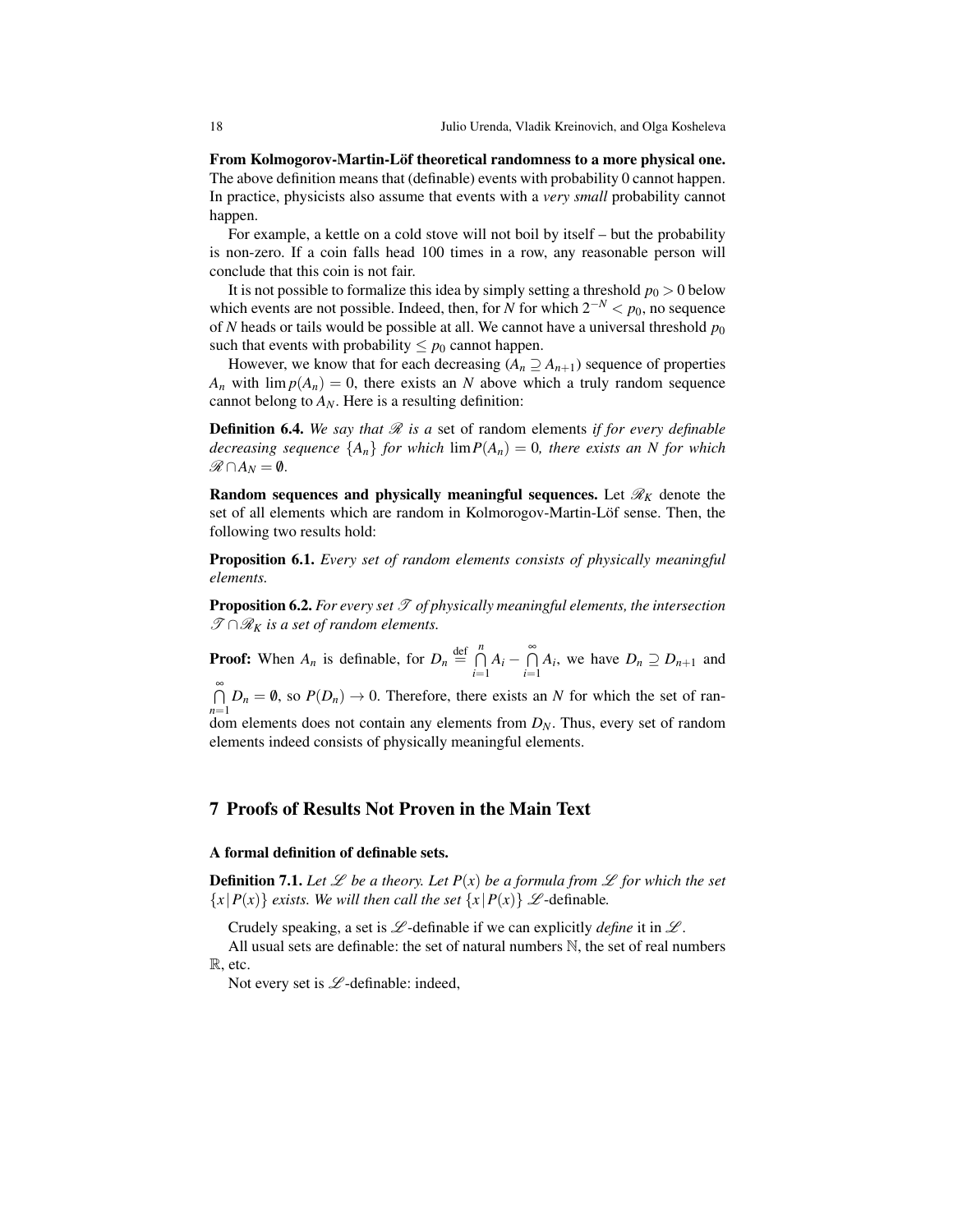- every  $\mathscr L$ -definable set is uniquely determined by a text  $P(x)$  in the language of set theory;
- there are only countably many texts and therefore,
- there are only countably many  $\mathscr L$ -definable sets; so,
- some sets of natural numbers are not definable.

How to prove results about definable sets. Our objective is to be able to make mathematical statements about  $\mathcal{L}$ -definable sets. Therefore, in addition to the theory  $\mathscr{L}$ , we must have a stronger theory  $\mathscr{M}$  in which the class of all  $\mathscr{L}$ -definable sets is a countable set.

For every formula *F* from the theory  $\mathscr{L}$ , we denote its Gödel number by  $|F|$ . We say that a theory  $\mathcal M$  is *stronger* than  $\mathcal L$  if:

- $\mathcal M$  contains all formulas, all axioms, and all deduction rules from  $\mathcal L$ , and
- *M* contains a predicate def(*n*, *x*) such that for every formula  $P(x)$  from  $\mathscr L$  with one free variable,

$$
\mathscr{M} \vdash \forall y (\text{def}(\lfloor P(x)\rfloor, y) \leftrightarrow P(y)).
$$

Existence of a stronger theory. As  $\mathcal{M}$ , we take  $\mathcal L$  plus all above equivalence formulas.

Is *M* consistent? Due to compactness property of first order logic, it is sufficient to prove that for any  $P_1(x),...,P_m(x), \mathscr{L}$  is consistent with the equivalences corresponding to  $P_i(x)$ . Indeed, we can take

$$
\operatorname{def}(n, y) \leftrightarrow (n = [P_1(x)] \& P_1(y)) \vee \ldots \vee (n = [P_m(x)] \& P_m(y)).
$$

This formula is definable in  $\mathscr L$  and satisfies all *m* equivalence properties. Thus, the existence of a stronger theory is proven.

The notion of an  $\mathscr L$ -definable set can be expressed in  $\mathscr M: S$  is  $\mathscr L$ -definable if and only if

$$
\exists n \in \mathbb{N} \,\forall y \,(\text{def}(n, y) \leftrightarrow y \in S).
$$

So, all the statements involving definability become statements from the  $\mathcal M$  itself, *not* from metalanguage.

## Consistency proof.

**Proposition 7.1.**  $\forall \varepsilon > 0$ , there exists a set  $\mathcal{T}$  of physically meaningful elements for *which*  $\underline{P}(\mathcal{T}) \geq 1 - \varepsilon$ .

**Proof.** Indeed, there are countably many definable sequences  $\{A_n\}$ :  $\{A_n^{(1)}\}$ ,  $\{A_n^{(2)}\}$ , ... For each *k*,  $P(A_n^{(k)}) \to 0$  as  $n \to \infty$ . Hence, there exists  $N_k$  for which  $P(A_{N_k}^{(k)})$  $\binom{(k)}{N_k} \leq$  $\varepsilon \cdot 2^{-k}$ .

We take 
$$
\mathscr{T} \stackrel{\text{def}}{=} -\bigcup_{k=1}^{\infty} A_{N_k}^{(k)}
$$
. Since  $P\left(A_{N_k}^{(k)}\right) \leq \varepsilon \cdot 2^{-k}$ , we have

$$
\overline{P}\left(\bigcup_{k=1}^{\infty} A_{N_k}^{(k)}\right) \leq \sum_{k=1}^{\infty} P\left(A_{N_k}^{(k)}\right) \leq \sum_{k=1}^{\infty} \varepsilon \cdot 2^{-k} = \varepsilon.
$$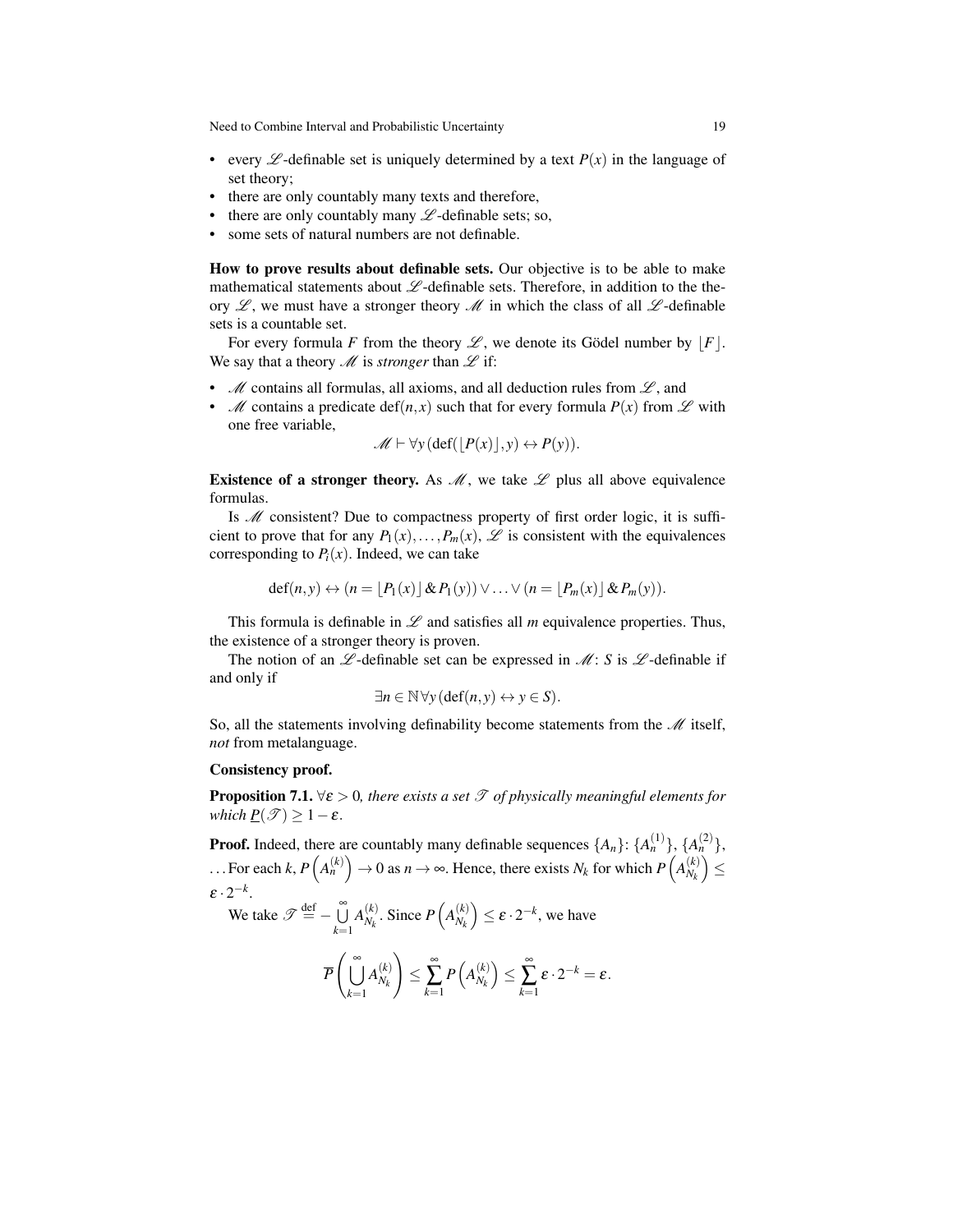20 Julio Urenda, Vladik Kreinovich, and Olga Kosheleva

Hence,  $\underline{P}(\mathscr{T}) = 1 - \overline{P} \begin{pmatrix} \widetilde{\mathbb{U}} \\ \end{pmatrix}$ *k*=1  $A_{N_L}^{(k)}$ *Nk*  $\Big) \geq 1 - \varepsilon.$ 

**Proof of Proposition 3.2.** To compute the set  $R = \{x : f(x) = 0\}$  with accuracy  $\varepsilon > 0$ , let us take an  $(\varepsilon/2)$ -net  $\{x_1, \ldots, x_n\} \subseteq K$ .

For each *i*, we can compute  $\varepsilon' \in (\varepsilon/2, \varepsilon)$  for which  $B_i \stackrel{\text{def}}{=} \{x : d(x, x_i) \le \varepsilon'\}$  is a computable compact set.

It is possible to algorithmically compute the minimum of a function on a computable compact set. Thus, we can compute  $m_i \stackrel{\text{def}}{=} \min\{|f(x)| : x \in B_i\}.$ 

Since  $f \in T$ , similarly to the proof that equality of typical real numbers is decidable, we can prove that

$$
\exists N \forall f \in T \,\forall i \,(m_i = 0 \vee m_i \geq 2^{-N}).
$$

Computing  $m_i$  with accuracy  $2^{-(N+2)}$ , we can check whether  $m_i = 0$  or  $m_i > 0$ . Let's prove that  $d_H(R, \{x_i : m_i = 0\}) \leq \varepsilon$ , i.e., that

$$
\forall i (m_i = 0 \Rightarrow \exists x (f(x) = 0 \& d(x, x_i) \le \varepsilon))
$$

and

$$
\forall x (f(x) = 0 \Rightarrow \exists i (m_i = 0 \& d(x, x_i) \le \varepsilon)).
$$

Indeed,  $m_i = 0$  means that  $\min\{|f(x)| : x \in B_i \stackrel{\text{def}}{=} B_{\varepsilon'}(x_i)\} = 0.$ 

Since the set *K* is compact, this value 0 is attained, i.e., there exists a value  $x \in B_i$ for which  $f(x) = 0$ . From  $x \in B_i$ , we conclude that  $d(x, x_i) \le \varepsilon'$  and, since  $\varepsilon' < \varepsilon$ , that  $d(x, x_i) < \varepsilon$ . Thus,  $x_i$  is  $\varepsilon$ -close to the root *x*.

Vice versa, let *x* be a root, i.e., let  $f(x) = 0$ . Since the points  $x_i$  form an  $(\varepsilon/2)$ net, there exists an index *i* for which  $d(x, x_i) \le \varepsilon/2$ . Since  $\varepsilon/2 < \varepsilon'$ , this means that  $d(x, x_i) \le \varepsilon'$  and thus,  $x \in B_i$ . Therefore,

$$
m_i = \min\{|f(x)| : x \in B_i\} = 0.
$$

So, the root *x* is  $\varepsilon$ -close to a point  $x_i$  for which  $m_i = 0$ .

**Proof of Proposition 4.1.** As  $\mathscr{A}$ , given an instance *i*, we simply produce the result  $\omega_i$  of the *i*-th experiment.

Let us prove, by contradiction, that for every  $\varepsilon > 0$  and for every *n*, there exists an integer  $N \geq n$  for which

$$
\#\{i\leq N : i\in S_{\mathscr{P}}\&\omega_i=s_{\mathscr{P},i}\}>(1-\varepsilon)\cdot\#\{i\leq N : i\in S_{\mathscr{P}}\}.
$$

The assumption that this property is not satisfied means that for some  $\varepsilon > 0$  and for some integer *n*, we have

$$
\forall N_{\geq n} \# \{i \leq N : i \in S_{\mathscr{P}} \& \omega_i = s_{\mathscr{P},i}\} \leq (1-\varepsilon) \cdot \# \{i \leq N : i \in S_{\mathscr{P}}\}.
$$

Let

$$
T \stackrel{\text{def}}{=} \{x : \#\{i \le N : i \in S_{\mathcal{P}} \& x_i = s_{\mathcal{P},i}\} \le
$$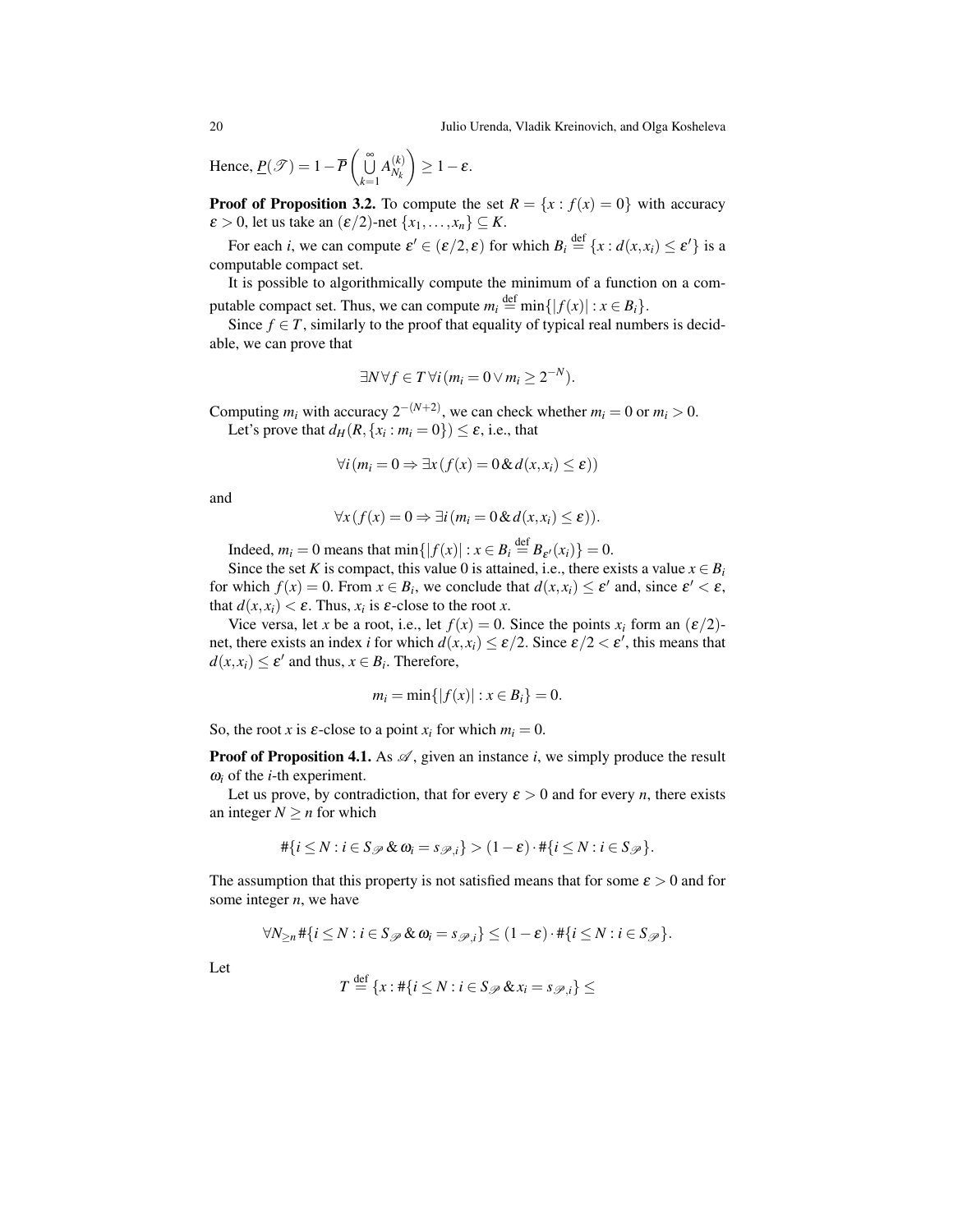$$
(1-\varepsilon)\cdot\#\{i\leq N : i\in S_{\mathscr{P}}\}\text{ for all }N\geq n\}.
$$

We will prove that this set *T* is a physical theory (in the sense of the above definition); then  $\omega \notin T$ .

By definition, a physical theory is a set which is non-empty, closed, nowhere dense, and definable.

- Non-emptiness is easy: the sequence  $x_i = \neg s_{\mathscr{P},i}$  for  $i \in S_{\mathscr{P}}$  belongs to *T*.
- One can prove that *T* is closed, i.e., if  $x^{(m)} \in T$  for which  $x^{(m)} \to \omega$ , then  $x \in T$ .
- Nowhere dense means that for every finite sequence  $x_1 \ldots x_m$ , there exists a continuation *x*  $\notin$  *T*. Indeed, for such an extension, we can take *x*<sub>*i*</sub> = *s*<sub> $\mathcal{P}_i$ , if *i* ∈ *S*<sub> $\mathcal{P}_i$ .</sub></sub>
- Finally, we have an explicit definition of  $T$ , so  $T$  is definable.

**Proof of Proposition 4.2.** Let us assume that  $P \neq NP$ ; we want to prove that for every feasible ph-algorithm  $\mathscr A$ , it is not possible to have

$$
\forall N (\# \{i \leq N : i \in S_{\mathscr{P}} \& \mathscr{A}(\omega, i) = s_{\mathscr{P}, i}\} = # \{i \leq N : i \in S_{\mathscr{P}}\}).
$$

Let us consider, for each feasible ph-algorithm  $\mathscr{A}, T(\mathscr{A}) \stackrel{\text{def}}{=}$ 

$$
\{x: \#\{i\leq N : i\in S_{\mathscr{P}}\&\mathscr{A}(x,i)=s_{\mathscr{P},i}\}=\#\{i\leq N : i\in S_{\mathscr{P}}\}\text{ for all }N\}.
$$

Similarly to the proof of the main result, we can show that this set  $T(\mathscr{A})$  is closed and definable.

To prove that  $T(\mathscr{A})$  is nowhere dense, we extend  $x_1 \dots x_m$  by 0s; then  $x \in T$ would mean P=NP.

If  $T(\mathscr{A}) \neq \emptyset$ , then  $T(\mathscr{A})$  is a theory, so  $\omega \notin T(\mathscr{A})$ .

If  $T(\mathscr{A}) = \emptyset$ , this also means that  $\mathscr A$  does not solve all instances of the problem  $\mathscr{P}$  – no matter what  $\omega$  we use.

**Proof of Proposition 4.3.** Let us assume that no non-oracle feasible algorithm  $\delta$ solves the problem  $\mathscr P$ . Let's consider, for each  $N_0$  and feasible ph-algorithm  $\mathscr A$ ,

$$
T(\mathscr{A}, N_0) \stackrel{\text{def}}{=} \{x : #\{i \le N : i \in S_{\mathscr{P}} \& \mathscr{A}(x, i) = s_{\mathscr{P}, i}\} >
$$

$$
\delta \cdot #\{i \le N : i \in S_{\mathscr{P}}\} \text{ for all } N \ge N_0\}.
$$

We want to prove that  $\forall N_0 \, (\omega \notin T(\mathscr{A}, N_0)).$ 

- Similarly to the proof of the Main Result, we can show that  $T(\mathscr{A}, N_0)$  is closed and definable.
- To prove that  $T(\mathscr{A}, N_0)$  is nowhere dense, we extend  $x_1 \dots x_m$  by 0s.
- If  $T(\mathscr{A}, N_0) \neq \emptyset$ , then  $T(\mathscr{A}, N_0)$  is a theory hence  $\omega \notin T(\mathscr{A}, N_0)$ .
- If  $T(\mathscr{A}, N_0) = \emptyset$ , then also  $\omega \notin T(\mathscr{A}, N_0)$ .

**Proof of Proposition 5.2.** It is known that if a f is continuous and 1-1 on a compact, then the inverse function  $f^{-1}$  is also continuous.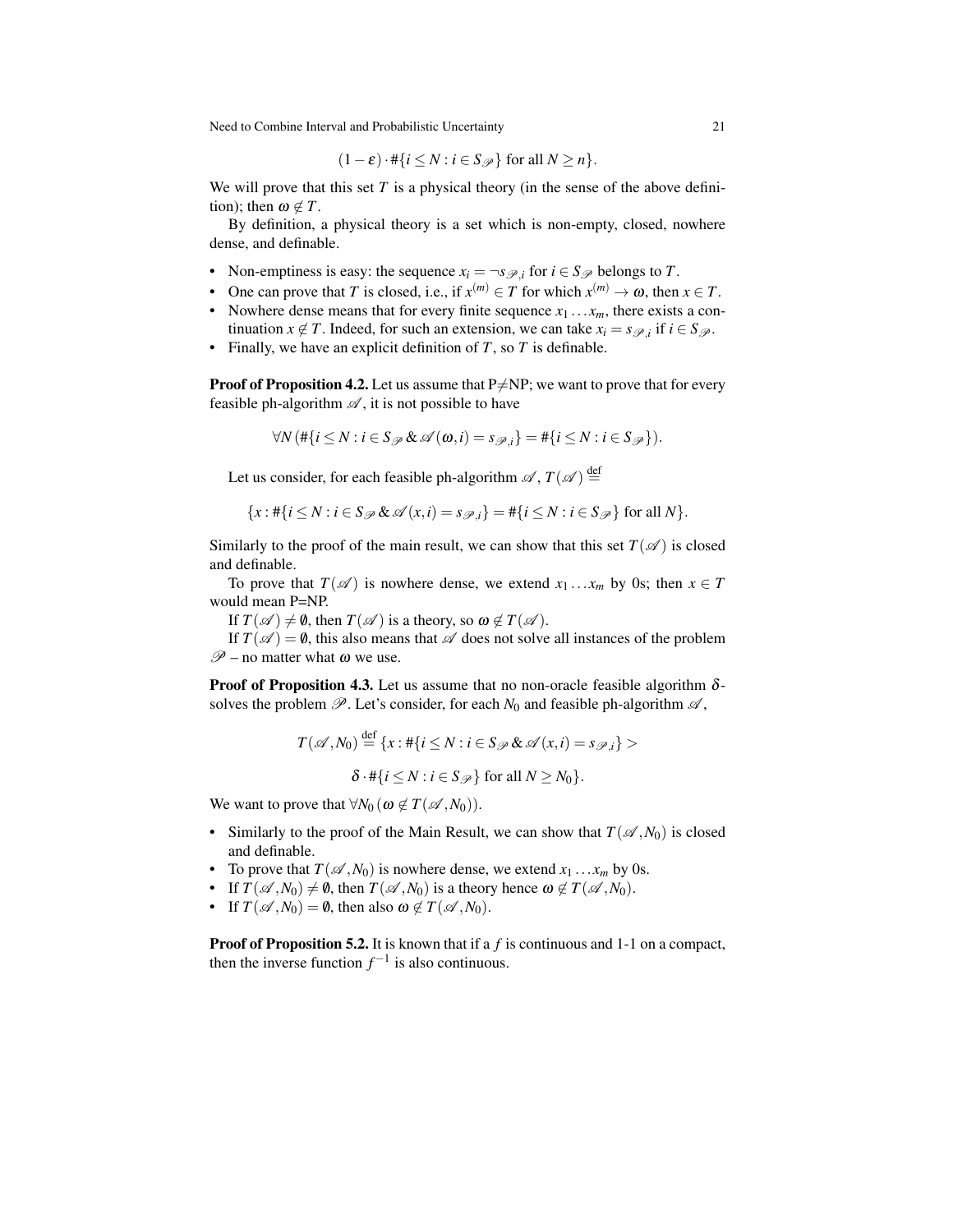Let us recall that *S* is compact if and only if it is closed and for every  $\varepsilon$ , it has a finite ε-net, i.e., a finite set such that each element of *S* is ε-close to one of the elements from the set *S*.

We assume that the set  $X$  is definably separable, i.e., that there exists a definable sequence  $s_1, \ldots, s_n, \ldots$  which is everywhere dense in *X*.

The solution is to take  $A_n \stackrel{\text{def}}{=} - \bigcup_{n=0}^{n}$ *i*=1  $B_{\varepsilon}(s_i)$ . Since  $s_i$  are everywhere dense, we have ∩*A<sub>n</sub>* =  $\emptyset$ . Hence, there exists *N* for which  $A_N \cap \mathcal{T} = \emptyset$ . Since

$$
A_N = -\bigcup_{i=1}^N B_{\varepsilon}(s_i),
$$

this means  $\mathscr{T} \subseteq \bigcup$ *N i*=1 *B*<sub>ε</sub>(*s*<sub>*i*</sub>). Hence {*s*<sub>1</sub>,...,*s*<sub>*N*</sub>} is an  $\varepsilon$ -net for  $\mathscr{T}$ . So, the set  $\mathscr{T}$  is pre-compact. Q.E.D.

**Proof of Proposition 6.1.** Let *T* consist of physically meaningful elements. Let us prove that  $\mathscr{T} \cap \mathscr{R}_K$  is a set of random elements.

If 
$$
A_n \supseteq A_{n+1}
$$
 and  $P\left(\bigcap_{n=1}^{\infty} A_n\right) = 0$ , then for  $B_m \stackrel{\text{def}}{=} A_m - \bigcap_{n=1}^{\infty} A_n$ , we have  $B_m \supseteq A_m \supseteq B_m$ .

*B*<sub>*m*+1</sub> and  $\bigcap^{\infty}$  *B*<sub>*n*</sub> =  $\emptyset$ .

Thus, by definition of a set consisting of physically meaningful elements, we conclude that  $B_N \cap T = \emptyset$ .

Since 
$$
P\left(\bigcap_{n=1}^{\infty} A_n\right) = 0
$$
, we also know that  $\left(\bigcap_{n=1}^{\infty} A_n\right) \cap \mathcal{R}_K = \emptyset$ . Thus,  $A_N = B_N \cup \mathcal{R}_N$ 

 $\bigcap_{i=1}^{\infty}$  $\bigcap_{n=1}^{\infty} A_n$  has no common elements with the intersection *T* ∩  $\mathcal{R}_K$ . Q.E.D.

## Acknowledgments

This work was supported in part by the National Science Foundation grants 1623190 (A Model of Change for Preparing a New Generation for Professional Practice in Computer Science), and HRD-1834620 and HRD-2034030 (CAHSI Includes), and by the AT&T Fellowship in Information Technology.

It was also supported by the program of the development of the Scientific-Educational Mathematical Center of Volga Federal District No. 075-02-2020-1478, and by a grant from the Hungarian National Research, Development and Innovation Office (NRDI).

One of the authors (VK) is thankful to all the participants of the 2017 Dagstuhl Seminar "Reliable Computation and Complexity on the Real" for valuable discussions.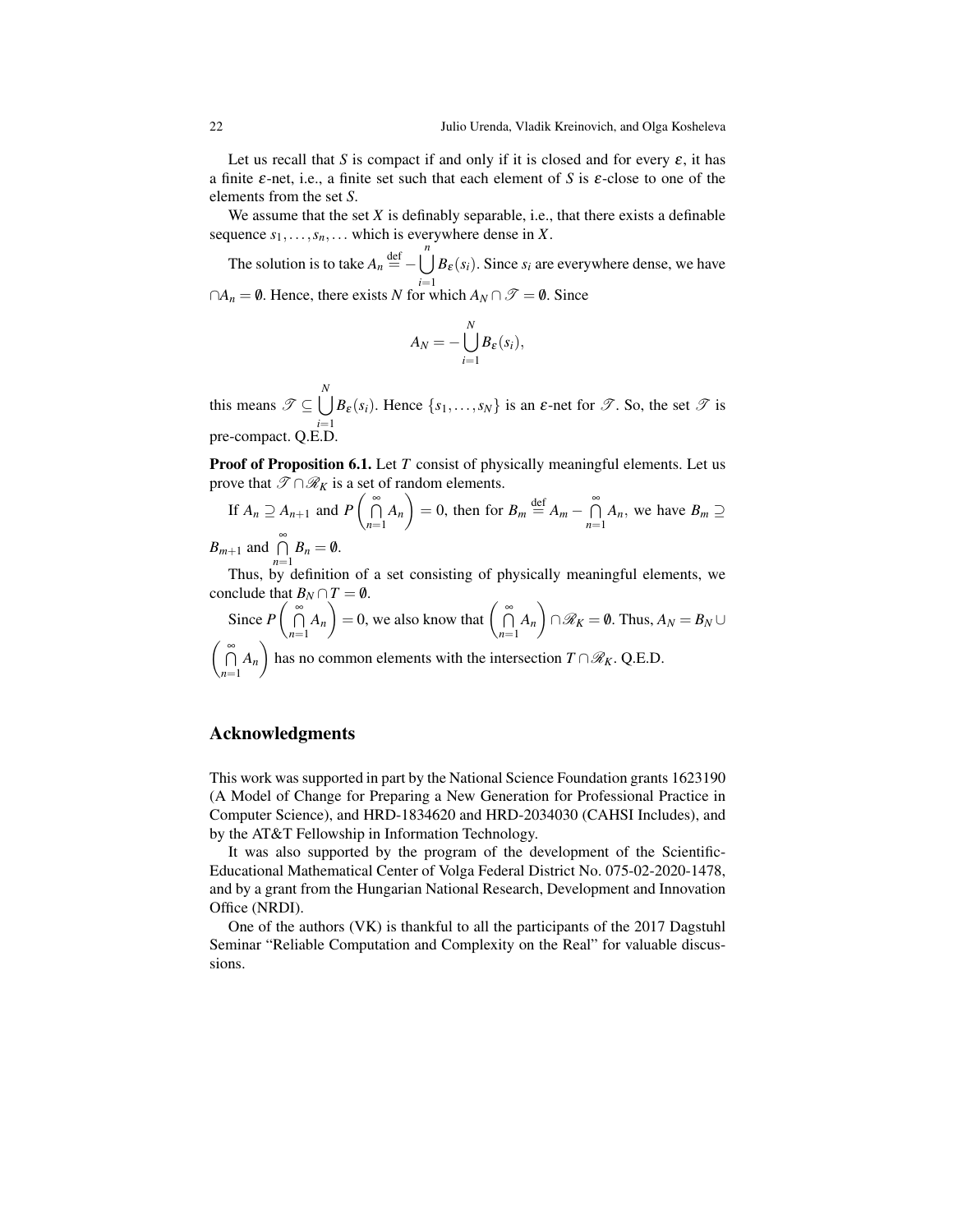#### References

- 1. Belohlavek, R., Dauben, J.W., Klir, G.J.: Fuzzy Logic and Mathematics: A Historical Perspective, Oxford University Press, New York (2017)
- 2. Feynman, R., Leighton, R. Sands, M.: The Feynman Lectures on Physics, Addison Wesley, Boston, Massachusetts (2005)
- 3. Finkelstein, A.M., Kreinovich, V.: Impossibility of hardly possible events: physical consequences. Abstracts of the 8th International Congress on Logic, Methodology, and Philosophy of Science, Moscow, 1987, 5(2), 23–25 (1987)
- 4. Jaulin, L., Kiefer, M., Didrit, O., Walter, E.: Applied Interval Analysis, with Examples in Parameter and State Estimation, Robust Control, and Robotics, Springer, London (2001)
- 5. Klir, G., Yuan, B.: Fuzzy Sets and Fuzzy Logic, Prentice Hall, Upper Saddle River, New Jersey (1995)
- 6. Kosheleva, O., Zakharevich, M., Kreinovich, V.: If many physicists are right and no physical theory is perfect, then by using physical observations, we can feasibly solve almost all instances of each NP-complete problem, Mathematical Structures and Modeling 31, 4–17 (2014)
- 7. Kreinovich, V.: Toward formalizing non-monotonic reasoning in physics: the use of Kolmogorov complexity. Revista Iberoamericana de Inteligencia Artificial 41, 4–20 (2009)
- 8. Kreinovich, V.: Negative results of computable analysis disappear if we restrict ourselves to random (or, more generally, typical) inputs, Mathematical Structures and Modeling 25, 100– 103 (2012)
- 9. Kreinovich, V., Finkelstein, A.M.: Towards applying computational complexity to foundations of physics. Notes of Mathematical Seminars of St. Petersburg Department of Steklov Institute of Mathematics 316, 63–110 (2004); reprinted in Journal of Mathematical Sciences 134(5), 2358–2382 (2006)
- 10. Kreinovich, V., Kunin, I.A.: Kolmogorov complexity and chaotic phenomena. International Journal of Engineering Science 41(3), 483–493 (2003)
- 11. Kreinovich, V., Kunin, I.A.: Kolmogorov complexity: how a paradigm motivated by foundations of physics can be applied in robust control. In: Fradkov, A.L., Churilov, A.N., eds. Proceedings of the International Conference "Physics and Control" PhysCon'2003, Saint-Petersburg, Russia, August 20–22, 2003, 88–93 (2003)
- 12. Kreinovich, V., Kunin, I.A.: Application of Kolmogorov complexity to advanced problems in mechanics. Proceedings of the Advanced Problems in Mechanics Conference APM'04, St. Petersburg, Russia, June 24–July 1, 2004, 241–245 (2004)
- 13. Kreinovich, V., Lakeyev, A., Rohn, J., Kahl, P.: Computational Complexity and Feasibility of Data Processing and Interval Computations, Kluwer, Dordrecht (1998)
- 14. Kreinovich, V., Longpré, L., Koshelev, M.: Kolmogorov complexity, statistical regularization of inverse problems, and Birkhoff's formalization of beauty. In: Mohamad-Djafari, A., ed., Bayesian Inference for Inverse Problems, Proceedings of the SPIE/International Society for Optical Engineering, San Diego, California, 1998, 3459, 159–170 (1998)
- 15. Kreinovich, V., Pownuk, A., Kosheleva, O.: Combining interval and probabilistic uncertainty: what is computable?, In: Pardalos, P., Zhigljavsky, A., Zilinskas, J. (eds.): Advances in Stochastic and Deterministic Global Optimization, Springer Verlag, Cham, Switzerland, 2016, p. 13–32.
- 16. Li, M., Vitanyi, P.: An Introduction to Kolmogorov Complexity and Its Applications, Springer (2008)
- 17. Mayer G.: Interval Analysis and Automatic Result Verification, de Gruyter, Berlin (2017)
- 18. Mendel, J.M.: Uncertain Rule-Based Fuzzy Systems: Introduction and New Directions, Springer, Cham, Switzerland (2017)
- 19. Moore, R.E., Kearfott, R.B., Cloud, M.J.: Introduction to Interval Analysis, SIAM, Philadelphia (2009)
- 20. Nguyen, H.T., Walker, E.A.: A First Course in Fuzzy Logic, Chapman and Hall/CRC, Boca Raton, Florida (2006)